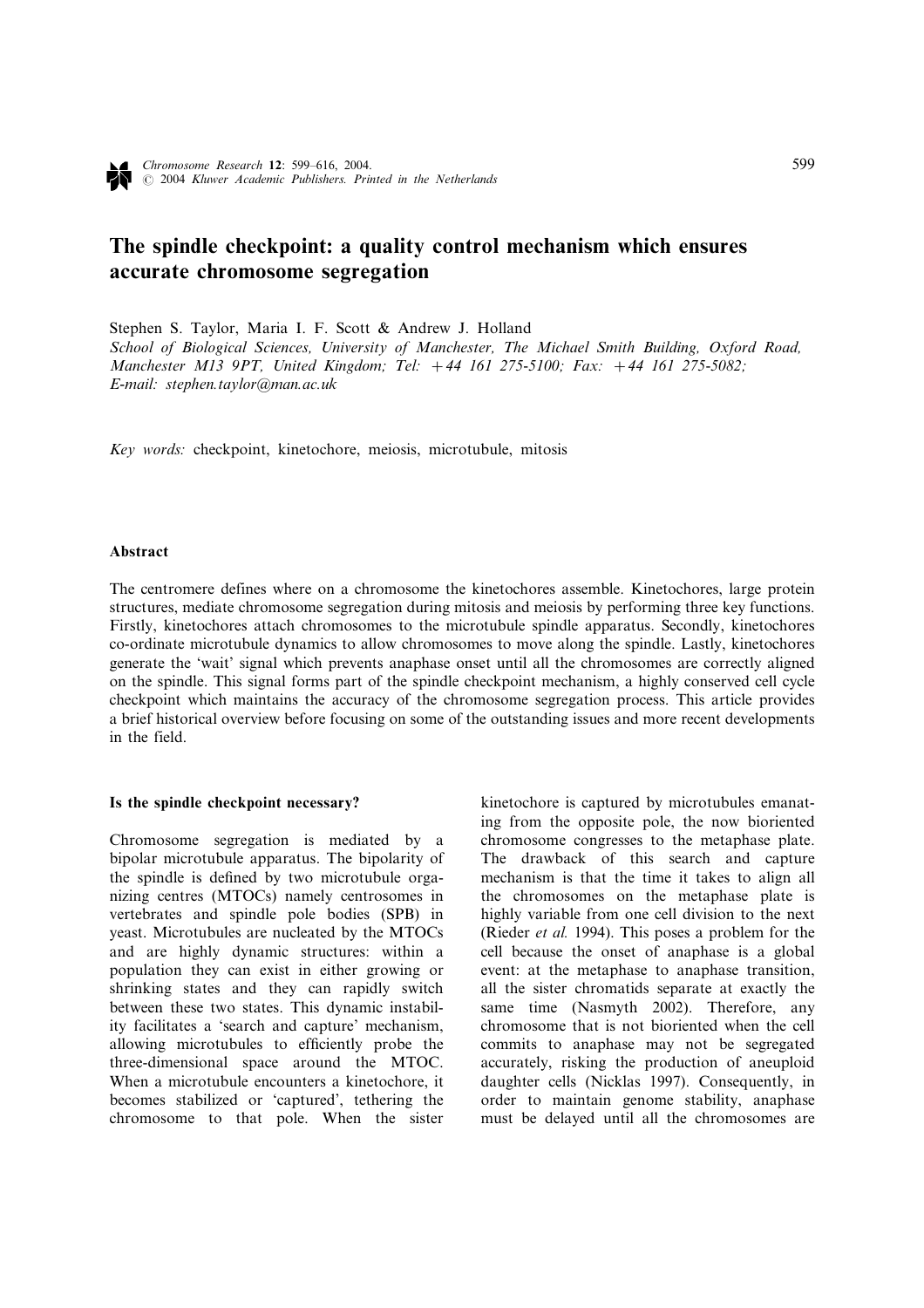correctly bioriented. Indeed, the spindle checkpoint has evolved to do just that.

The checkpoint is essential in mammals: homozygous mutations of spindle checkpoint genes in mice results in embryonic lethality due to chronic chromosome missegregation (Dobles et al. 2000, Kalitsis et al. 2000). The checkpoint is also required for viability in C. elegans embryos: recovery following anoxia-induced suspended animation is dependent on several spindle checkpoint genes (Nystul et al. 2003). The spindle checkpoint also operates during mammalian somatic cell cycles to restrain mitotic progression (Taylor & McKeon 1997, Gorbsky et al. 1998). The checkpoint is not, however, essential in all organisms. Budding yeast checkpoint mutants are viable despite elevated chromosome loss rates (Li & Murray 1991, Hoyt et al. 1991). This may be because, in budding yeast, the kinetochores attach to the unduplicated SPB in G1. Because centromeres replicate before SPB duplication, these cells then enter mitosis with both kinetochores already attached to the old SPB (Tanaka et al. 2002). While these syntelic arrangements need to then be resolved to yield bioriented chromosomes, it appears that events monitored by the checkpoint are not rate limiting when yeasts are grown under optimal conditions. The checkpoint does not operate in the early Xenopus embryo. This is not because checkpoint components are absent but rather because the enormous cytoplasm swamps out the tiny nuclear signal (Minshull *et al.*) 1994). However, because of the large cytoplasmic/ nuclear ratio, Xenopus embryos do not employ the 'search and capture'model. The chromatin rather than MTOCs directs spindle assembly (Karsenti & Vernos 2001) and this mechanism is clearly accurate enough. (Note that chromatin may also play a more general role in directing spindle assembly; see for example Li & Zheng 2004 and references therein.) Indeed, the need to rapidly develop into a tadpole probably outweighs the risk of occasional missegregation events. It is therefore likely that the checkpoint does not offer an evolutionary advantage during early Xenopus development. Despite these organismal differences, research in the last decade has shown that the spindle checkpoint mechanism is highly conserved in all eukaryotes. Indeed, analysis of budding and fission yeast, worms, flies, Xenopus egg extracts and mammalian cells has produced a map describing how the checkpoint operates at the molecular level including identification of the sensor, the signalling pathway and the downstream effector (Amon 1999, Musacchio & Hardwick 2002, Cleveland et al. 2003, Lew & Burke 2003).

#### What does the spindle checkpoint sense?

It is now well appreciated that kinetochores play a key role in regulating the spindle checkpoint. However, what exactly is monitored remains unclear. McIntosh suggested that tension sensitive enzymes at the kinetochores generate diffusible negative regulators of anaphase (McIntosh 1991). According to this model, prior to biorientation, the lack of tension prevents anaphase. However, following biorientation, tension due to opposing spindle forces inactivates these enzymes triggering anaphase. This model had two appealing attributes. Firstly, the presence of tension means that a chromosome must be bioriented (Dewar et al. 2004). Secondly, by suggesting that unaligned chromosomes generate negative signals, it explained how a cell could detect a single unaligned chromosome amongst many bioriented chromosomes. Evidence for this model came from analysis of mantid spermatocytes. During meiosis I, the sex chromosomes occasionally form an XY bivalent and an unpaired X chromosome rather than an XXY trivalent. This arrangement prevents anaphase and eventually the cell degenerates. However, when a micromanipulation needle was used to artificially induce tension on the unpaired X, anaphase I initiated in a timely manner (Li & Nicklas 1995). However, the model is complicated by the fact that tension also stabilizes microtubule attachment (Nicklas & Koch 1969). Therefore, the checkpoint may be regulated by microtubule occupancy rather than tension. Indeed, in vertebrate somatic cells there is compelling evidence that microtubule attachment is the key. In PtK cells, anaphase initiates about 23 min after the last kinetochore attaches microtubules (Rieder et al. 1994). Furthermore, and crucially, when the last unattached kinetochore was destroyed with a laser, anaphase initiated on time (Rieder et al. 1995). Not only does this demonstrate that the 'anaphase wait' signal is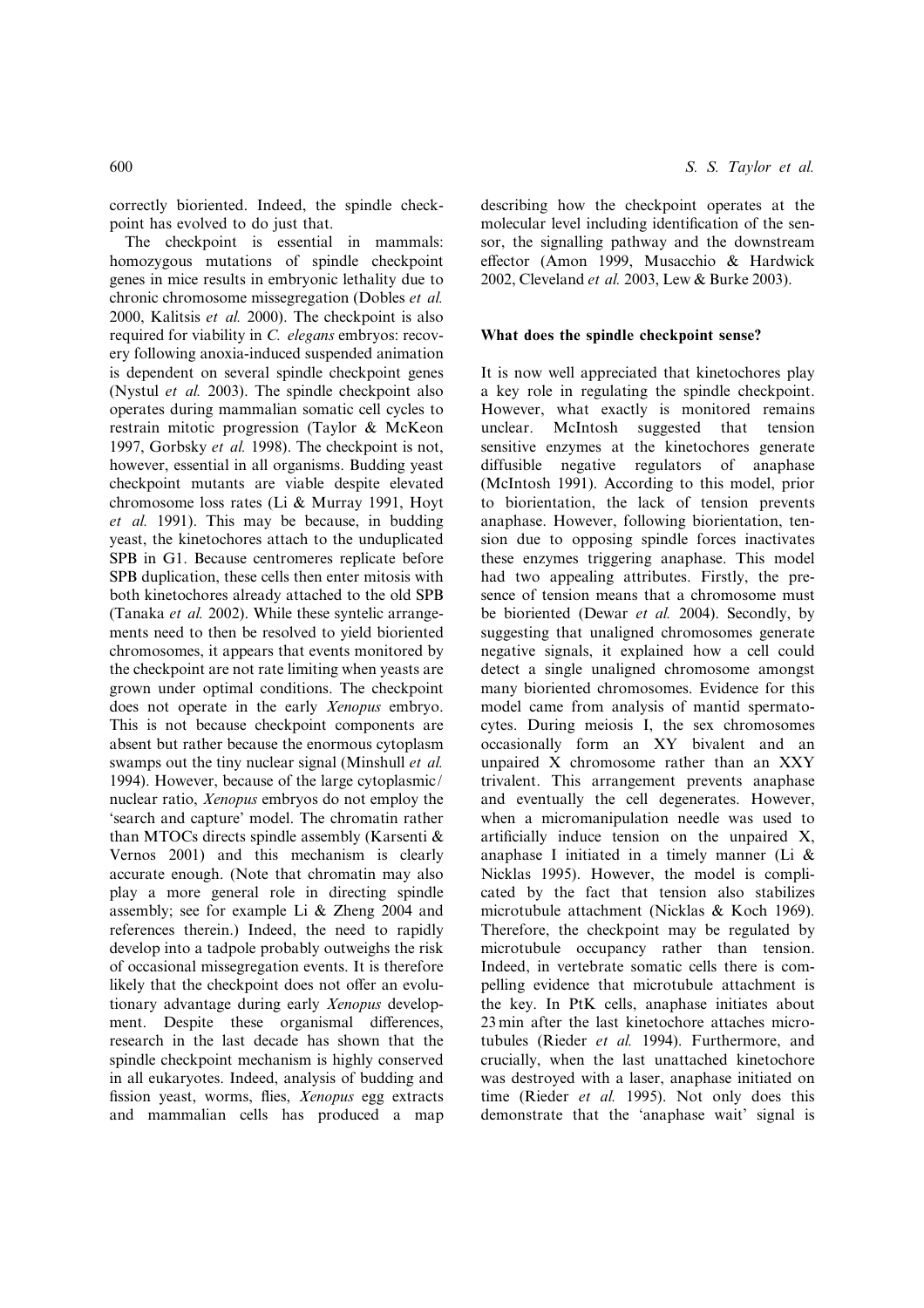

Figure 1. Unattached kinetochores activate the spindle checkpoint. (A) Schematic representation of a cell before (left) and after (right) all the chromosomes have become bioriented. The chromosomes are shown in blue, the spindle poles in green, microtubules as black lines. Kinetochores that are attached to microtubules are grey while unattached kinetochores are red. Prior to biorientation, the unattached kinetochores generate a negative 'Wait!' signal which prevents anaphase onset. After biorientation, the attached kinetochores no longer generate inhibitory signals, thus giving the 'All Clear' for anaphase to initiate. (B) A human cell stained to detect the chromosomes (blue), Aurora A (green) and Bub1 (red). The majority of the chromosomes are bioriented and lined up on the metaphase plate. The kinetochores of these chromosomes stain weakly for Bub1. A few mono-oriented chromosomes are clustered around the two spindle poles and the kinetochores of these chromosomes stain strongly for Bub1. Scale bar represents  $10 \mu m$ .

generated by kinetochores (Figure 1A) but, because the remaining functional kinetochore on this mono-oriented chromosome was attached but not under tension, it indicates that microtubule occupancy, rather than tension, satisfies the checkpoint. While these differences may reflect a mitotic versus meiotic phenomenon (note that in meiosis I, sister kinetochores must co-operate and attach to the same pole whereas in meiosis II and mitosis, sisters must attach opposite poles), the prevailing view is that

microtubule occupancy is the key to checkpoint silencing in somatic cells (Cleveland *et al.* 2003). However, recent analysis of Ipl1/Aurora suggests that tension cannot be ruled out (see below).

# Yeast genetics identifies components of the spindle checkpoint signalling pathway

It has been appreciated for many years that anaphase is not normally initiated until all the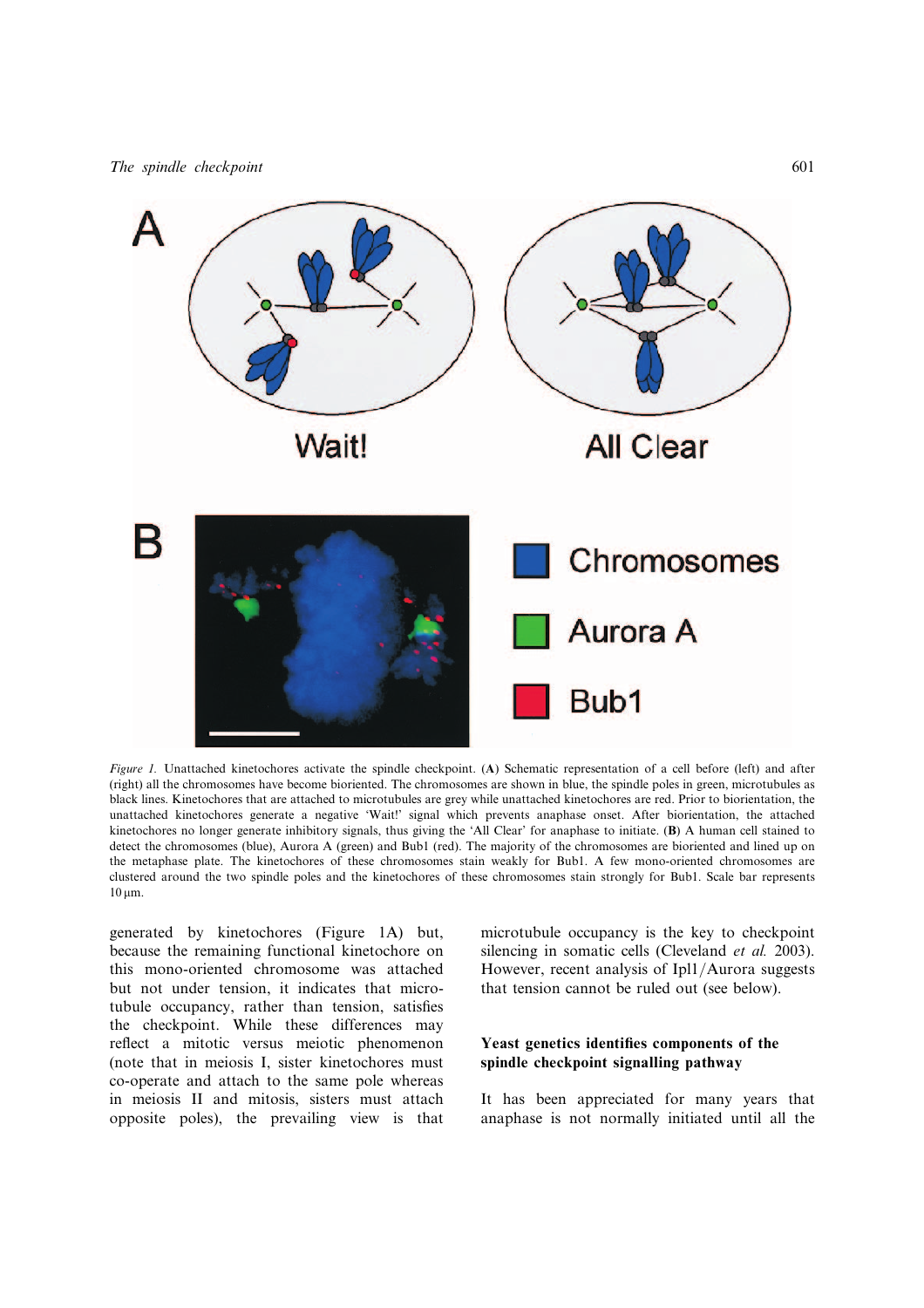chromosomes are aligned on the metaphase plate (Callan & Jacobs 1957, Zirkle 1970). In addition, it has been known for over 100 years that the spindle toxin colcemid can arrest cells in mitosis. However, whether this was due to a surveillance mechanism rather than a substrate–product relationship was not clear (Hartwell & Weinert 1989). Evidence that mitotic progression was subject to checkpoint control came with the identification of budding yeast mutants that did not remain arrested in mitosis when the spindle was destroyed (Li & Murray 1991, Hoyt et al. 1991). Two genetic screens identified three mitotic arrest deficient mutants, MAD1-3, and two budding uninhibited by benzimidazole<sup>1</sup> mutants,  $BUB1-2$ . BUB3 was then cloned as a suppressor of the bub1-1 allele (Hoyt et al. 1991). Because microtubule depolymerization has many effects on the cell, it was initially unclear which defect(s) triggered the Mad/Bub-dependent mitotic arrest. It is now clear that, while Bub2 delays mitotic exit until the spindle enters the bud neck, Mad1/ 2/3 and Bub1/3 delay anaphase until all the chromosomes are bioriented. A number of other spindle checkpoint components have now been identified (Table 1).

### Spindle checkpoint components localize to kinetochores

Clues as to the lesions monitored by Mad1/2/3 and Bub1/3 proteins came with the identification of their vertebrate counterparts which demonstrated that all these proteins localize to kinetochores in mitosis (Li & Benezra 1996, Chen et al. 1996, Taylor & McKeon 1997, Taylor et al. 1998, Chen et al. 1998). Note that while budding and fission yeast express one Bub1 and one Mad3 protein, vertebrates express two Bub1-related protein kinases, Bub1 and BubR1 (Taylor et al. 1998). BubR1 is related to both Bub1 and Mad3 (Figure 2A); hence some database entries refer to it as Mad3L or Bub1b. All these proteins localize to kinetochores during the early phases

602 S. S. Taylor et al.

of mitosis but are less abundant following chromosome alignment (Figure 1B). Thus, the Mad and Bub proteins are in the right place at the right time to monitor kinetochore– microtubule interactions, consistent with playing a role in the mechanism which delays anaphase until all the chromosomes biorient. Although the Mad and Bub proteins dissociate from kinetochores prior to anaphase, dissociation is not a prerequisite for anaphase. If the checkpoint is overridden with a dominant negative Mad1 mutant or by repression of BubR1, cells undergo a premature anaphase with Mad2 and Bub1 still bound to kinetochores (Canman et al. 2002, Ditchfield et al. 2003). Clearly therefore, kinetochore-bound Bub1 and Mad2 is not sufficient to prevent anaphase. More recent evidence even suggests that efficient kinetochore localization of these checkpoint proteins may not be essential for checkpoint activation. For example, in the presence of Aurora kinase inhibitors, kinetochore localization of BubR1, Mad2 and CENP-E is severely compromised yet the cells still arrest in mitosis when the spindle is destroyed (Ditchfield et al. 2003). In addition, when a component of the Ndc80 complex, Hec1, is repressed, Mad1, Mad2 and Mps1 are not detected at kinetochores yet the cells arrest (Martin-Lluesma et al. 2002). These observations appear to raise doubts about the importance of kinetochore localization. However, the following three points must be kept in mind. Firstly, localization does not equate to function: the presence of checkpoint components at kinetochores does not necessarily mean they are active. Likewise, the low abundance of checkpoint proteins at kinetochores during a prometaphase arrest does not rule out the possibility that they were first activated in a kinetochore-dependent manner but can sustain their activity in the cytoplasm, independent of the kinetochore (DeLuca et al. 2003). Secondly, it is not certain that kinetochore localization is the rate-limiting step in checkpoint activation/ deactivation. Indeed, FRAP<sup>2</sup> analysis indicates that the checkpoint proteins flux rapidly through

<sup>&</sup>lt;sup>1</sup>In the presence of the microtubule depolymerization agent benzimidazole, wild-type yeast cells arrest in mitosis as large budded cells. However, because the Bub mutants cannot maintain the mitotic arrest, they return to interphase without dividing then commit to a new cell cycle, forming a new bud.

<sup>&</sup>lt;sup>2</sup>Fluorescence recovery after photobleaching.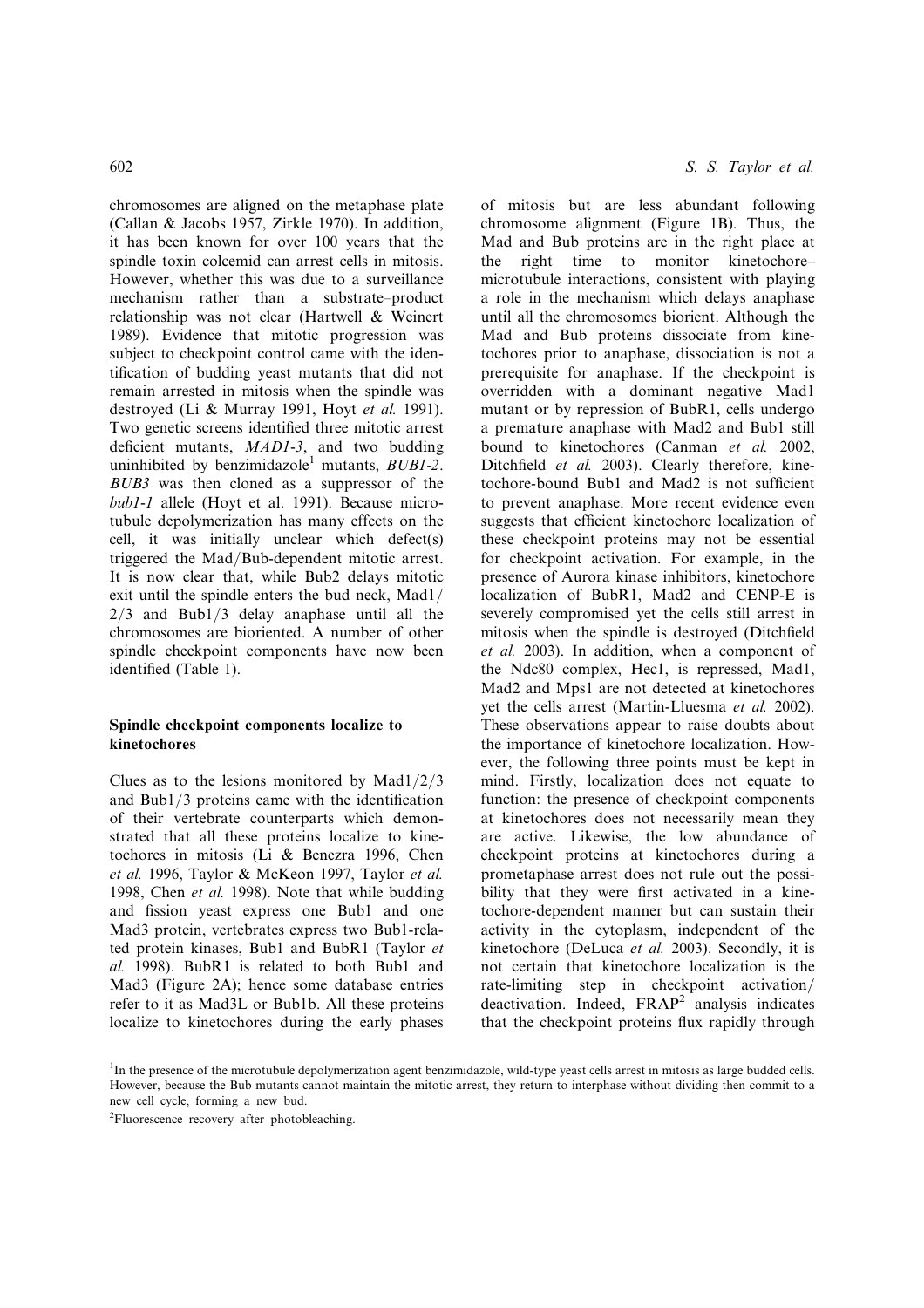| <i>Table 1.</i> Components of the spindle checkpoint and associated functions. |  |  |  |  |
|--------------------------------------------------------------------------------|--|--|--|--|
|--------------------------------------------------------------------------------|--|--|--|--|

| Component                              | Proposed role in the regulation of anaphase onset                                                                                                                                                                               |
|----------------------------------------|---------------------------------------------------------------------------------------------------------------------------------------------------------------------------------------------------------------------------------|
| Bone fide checkpoint components        |                                                                                                                                                                                                                                 |
| Mad1                                   | Coiled-coil protein, localizes to kinetochores during mitosis and recruits Mad2. In vitro substrate for Bub1<br>and Mps1. Phosphorylated upon checkpoint activation in yeast.                                                   |
| Mad2                                   | Localizes to unattached kinetochores through association with Mad1. Binds to Cdc20 and inhibits the<br>$APC/C$ in vitro. Forms part of the mitotic checkpoint complex (MCC).                                                    |
| Mad3                                   | Yeast Mad3 is similar to BubR1 but lacks the kinase domain. Binds to Bub3, Mad2 and Cdc20 and forms<br>part of the MCC.                                                                                                         |
| Bub <sub>1</sub>                       | Protein kinase which localizes to kinetochores very early in prophase in a Bub3-dependent manner.<br>Subsequently recruits other checkpoint proteins to the kinetochore.                                                        |
| Bub3                                   | Contains 4 WD repeats, targets Bub1 and BubR1 to kinetochores and is part of the MCC. Very similar to<br>Rael, a protein involved in nucleo-cytoplasmic transport.                                                              |
| BubR1                                  | BubR1 is similar to Mad3 yet contains a C-terminal kinase domain which is stimulated by CENP-E. BubR1<br>is required both as an enzyme and a stoichiometric inhibitor. A component of the MCC.                                  |
| <b>Mps1</b>                            | Also known as Mph1 and TKK. Mps1 is a dual specificity protein kinase required for centrosome<br>duplication and spindle checkpoint function. Phosphorylates Mad1 in vitro.                                                     |
|                                        | Kinetochore proteins linked to checkpoint function                                                                                                                                                                              |
| Ndc80                                  | The Ndc80 complex, consisting of Ndc80/Hec1, Nuf2, Spc24 and Spc25, is required to recruit a subset of<br>checkpoint proteins to the kinetochore.                                                                               |
| Rod/ZW10                               | The Zeste-white10 and Rod complex is required for checkpoint function in flies and human cells. It is not<br>required for Bub1/3 recruitment. Relationship with other checkpoint proteins remains unclear.                      |
| Downstream effectors of the checkpoint |                                                                                                                                                                                                                                 |
| Cdc20                                  | Also known as Slp1, Fizzy (FZY) and p55Cdc. Contains 7 WD repeats, activates the APC/C, targeting<br>Securin and the mitotic cyclins for degradation. Downstream target of the checkpoint.                                      |
| Cdh1                                   | Also known as Hct1 and Fizzy-related (FZR). In budding yeast Cdh1 is downstream of the mitotic exit<br>network. In higher eukaryotes Cdh1 maintains proteolysis in G1.                                                          |
| APC/C                                  | The anaphase promoting complex or cyclosome is a multiprotein complex with E3 ubiquitin ligase activity.                                                                                                                        |
| Downstream effectors of the $APC/C$    |                                                                                                                                                                                                                                 |
| Securin                                | Also known as Pds1 in budding yeast, Cut2 in fission yeast, and PTTG in humans. An anaphase inhibitor<br>which is targeted for degradation by APC/C-Cdc20. Binds and thus inhibits Separase.                                    |
| Separase                               | Also known as Esp1 in budding yeast, and Cut1 in fission yeast. A protease that cleaves Cohesin thus<br>triggering sister chromatid separation. Prior to anaphase sequestered by Securin.                                       |
| Cohesin                                | A multiprotein complex consisting of Scc1 and two large ATPases, Smc1 and Smc3. Forms a ring structure<br>which holds sister chromatids together. Cleavage of Scc1 triggers sister chromatid separation.                        |
| The Ipl1/Aurora family                 |                                                                                                                                                                                                                                 |
| Ip11                                   | Sole member of the Ipl1/Aurora family present in budding yeast. A kinetochore component, which regulates<br>microtubule binding and checkpoint function.                                                                        |
| ARK1                                   | The fission yeast Aurora kinase homologue, required for chromosome condensation and the kinetochore<br>attachment checkpoint response.                                                                                          |
| Aurora A                               | Localizes to centrosomes/spindle poles, is implicated in centrosome maturation, mitotic entry and pole<br>separation. Overexpression linked to tumour evolution and spindle checkpoint dysfunction.                             |
| Aurora B                               | A chromosome passenger protein, which binds INCENP (Sli15) and Survivin (Bir1). Implicated in<br>phosphorylation of histone H3, chromosome segregation and cytokinesis.                                                         |
| Aurora C                               | Mammals express a third Aurora kinase. Abundantly expressed in testis and localizes to the spindle pole but<br>little else known.                                                                                               |
| Other players                          |                                                                                                                                                                                                                                 |
| <b>APC</b>                             | Adenomatous polyposis coli protein, acts as a tumour suppressor function in Wnt signalling pathway.<br>Localizes to microtubules and kinetochores during mitosis where it may regulate kinetochore-microtubule<br>interactions. |
| <b>MAPK</b>                            | Implicated in the spindle checkpoint but precise role unclear. Required for checkpoint arrest in <i>Xenopus</i> egg<br>extracts and phosphorylates Cdc20.                                                                       |
| CMT <sub>2</sub>                       | Binds Mad2 and may play a role in down regulating the checkpoint signal in late mitosis (Habu et al. 2002).                                                                                                                     |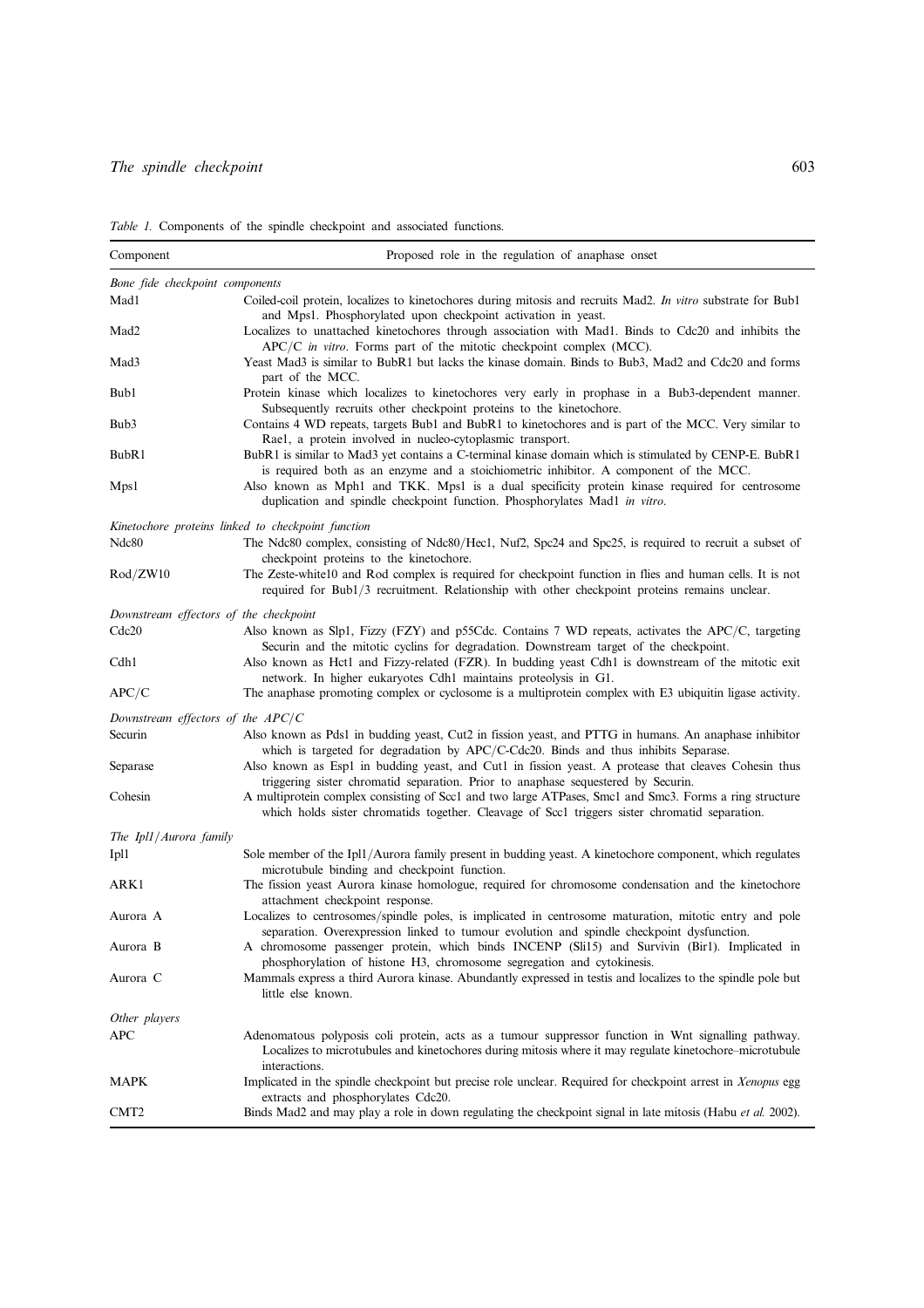

Figure 2. Higher eukaryotes express two Bub1-related protein kinases, Bub1 and BubR1. (A) Schematic representation of Bub1 and Mad3 related proteins from budding yeast and humans showing the N-terminal homology domains (grey shading), the C-terminal kinase domains (black shading) and the Bub3 binding/kinetochore localization domain (hatched box). The vertical line in BubR1 and Mad3 represents a KEN sequence. Note that, although BubR1 has a kinase domain, in the N-terminus it is more similar to Mad3 than Bub1. (B) Sequence alignments of the Bub3 binding/kinetochore localization domain from a variety of Bub1/BubR1-related proteins. The horizontal line shows the EFSFEEIRA highly conserved core consensus sequence while the \* marks the glutamic acid which is mutated to a serine in the bub1-1 allele. The GLEBS motifs from Nup98 and Nup116 are also shown. Note that, although similar to the Bub3-binding site in Bub1, the conserved glutamic acid is not present in the GLEBS motif.

the kinetochore, with the half-life of Mad2 recovery being of the order of 24 s (Howell *et al.*) 2000). Therefore, perhaps only small amounts of checkpoint proteins need to interact with unattached kinetochores in order to sustain the checkpoint. Finally, if the kinetochore is completely ablated in budding yeast by mutation of the Cbf3 components, the cells undergo anaphase and exit mitosis despite chromosomes failing to attach to the spindle (Gardner  $et$  al. 2001, Goh & Kilmartin, 1993).

# The APC/C is the downstream effector of the checkpoint

While our understanding of how kinetochores activate/deactivate the checkpoint remains vague, it is clear that the downstream effector of the checkpoint is an E3 ubiquitin ligase called the anaphase-promoting complex or cyclosome (APC/C; see Figure 3). Prior to anaphase, the replicated sister chromatids are held together by a protein complex known as Cohesin. This ringshaped structure encircles the chromatids and needs to be cleaved in order to liberate the two

sisters (Gruber *et al.* 2003). While a single cleavage anywhere in the ring will suffice, in normal cells it is the small subunit Scc1 that is cleaved and this is done by a protease known as Separase (Uhlmann et al. 1999, 2000). This protease is normally bound to an inhibitor known as Securin and therefore, in order for Separase to become activated, it must be released from Securin (Ciosk et al. 1998). This is achieved by 26S proteosome-mediated destruction of Securin.<br>Securin is targeted for degradation by Securin is targeted for degradation by polyubiquitination, a reaction that is catalysed by the ubiquitin ligase activity of the APC/C. The APC/C also targets mitotic cyclins for degradation, thus triggering mitotic exit. While the details of the ubiquitination step remain to be solved, it is clear that the key regulatory step is the activation of the APC/C (Peters 2002, Murray 2004). Two APC/C activators have been identified, Cdc20 and Cdh1. These two structurally related proteins target different substrates for proteolysis and therefore also appear to be 'specificity factors'. In vertebrates, Cdc20 activates APC/C-mediated destruction of Securin and the mitotic cyclins. Importantly, the spindle checkpoint prevents anaphase by inhibiting Cdc20-mediated activation of the APC/C.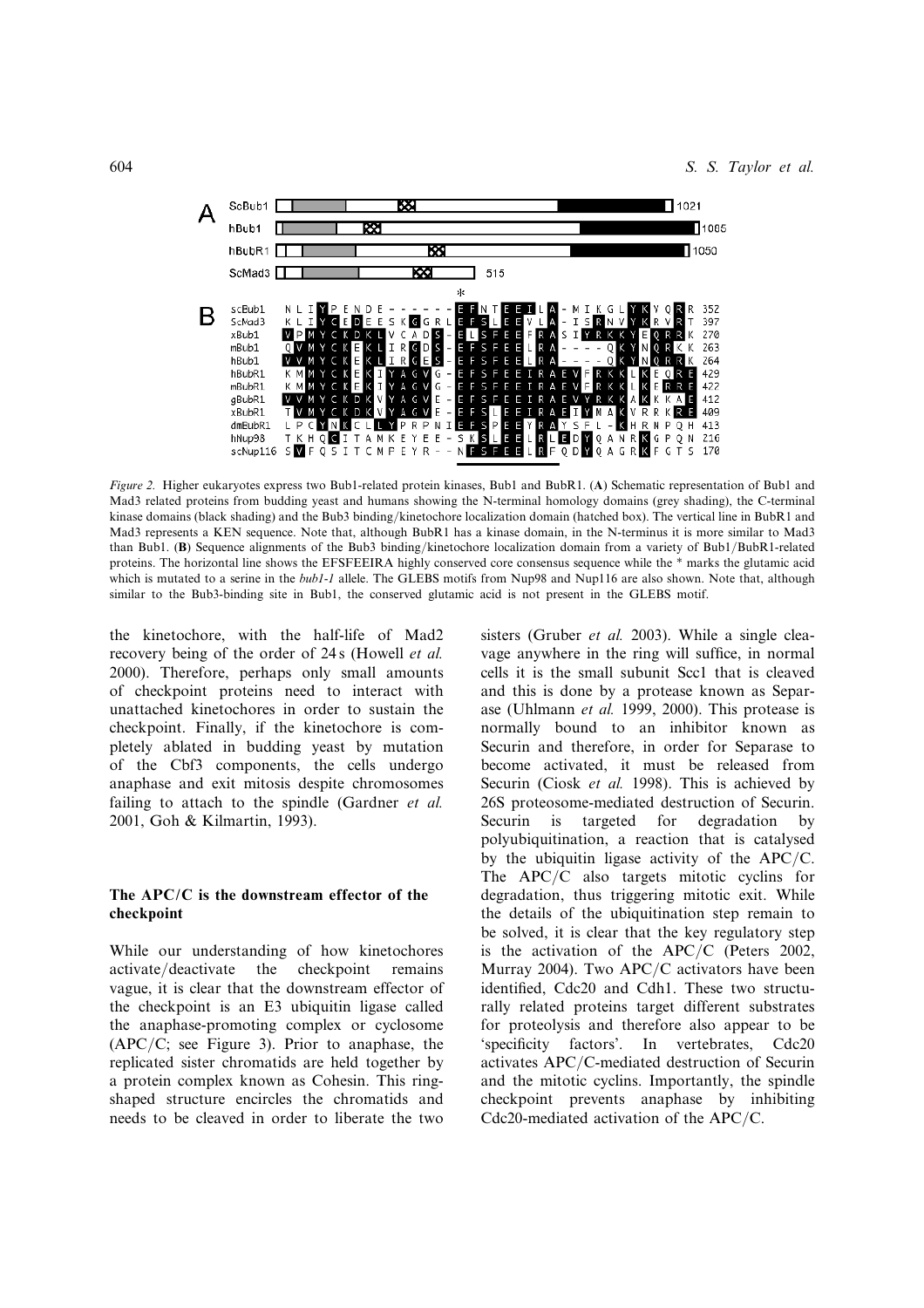

Figure 3. The APC/C is the downstream target of the spindle checkpoint. Unattached kinetochores activate the Mad/Bub-dependent checkpoint pathway which inhibits Cdc20-mediated activation of the APC/C. When all the chromosomes align, the checkpoint signal is extinguished thus allowing Cdc20 to activate the APC/C. Securin is then polyubiquitinated, targeting it for proteolysis and thus releasing Separase. Separase then cleaves the Scc1 subunit of Cohesin, opening the ring structure and thus allowing sister chromatids to separate.

A major advance came with the demonstration that Mad2 interacts with Cdc20 (Hwang et al. 1998, Kim et al. 1998). Yeast cells harbouring Cdc20 mutants that can not bind Mad2 fail to activate the checkpoint. In Xenopus egg extracts, Mad2 binds to APC/C thus preventing it from ubiquitinating Cyclin B (Fang et al. 1998). When expressed in bacteria, Mad2 readily forms tetramers which inhibit  $APC/C$  more effectively than Mad2 monomers, suggesting that the role of the kinetochore is to convert Mad2 into a form that can inhibit the APC/C, possibly by sequestering Cdc20 (Shah & Cleveland 2000). This model is probably an oversimplification: tetrameric forms of Mad2 have not been identified in cells or extracts. Rather, in HeLa cells, a subpool of Mad2 is part of the mitotic checkpoint complex (MCC), which also includes BubR1, Bub3 and Cdc20 (Sudakin et al. 2001). This complex is a very

potent inhibitor of APC/C. Indeed, while recombinant Mad2 and BubR1 can separately inhibit the  $APC/C$ , together they exhibit a synergistic effect (Tang et al. 2001, Fang 2002). Thus, the MCC is an attractive candidate for the physiologically relevant APC/C inhibitor. Indeed, a complex consisting of Mad2, Mad3, Bub3 and Cdc20 has been identified in yeast (Hardwick et al. 2000, Fraschini et al. 2001, Millband & Hardwick 2002). A similar complex exists in metaphase Xenopus extracts and is enriched upon the addition of unattached kinetochores (Chen 2002). However in yeast and HeLa cells, assembly of MCC appears to be independent of kinetochores. Perhaps therefore, the role of the kinetochore is not to catalyse the formation of the MCC but rather to convert the MCC to a form that can inhibit the APC/C. Consistent with kinetochores converting the MCC to an active form, Mad1 is required to recruit Mad2 to kinetochores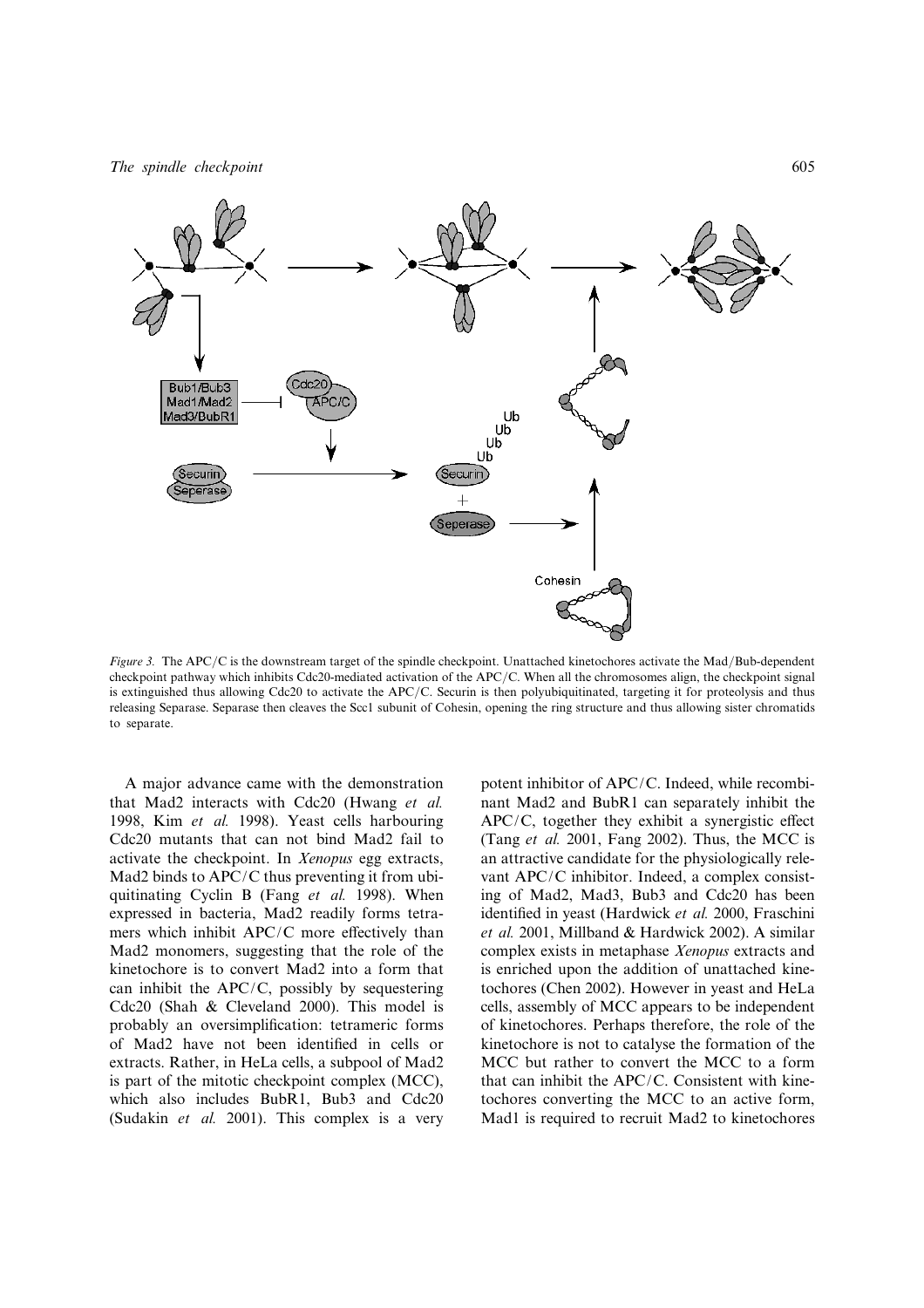(Chen et al. 1998). However, the binding of Mad2 to Mad1 and Cdc20 is mutually exclusive, suggesting that Mad2 may bind to Cdc20 only after it has been recruited to the kinetochore (Sironi et al. 2001, 2002). Furthermore, kinetochore-dependent phosphorylation of Cdc20 may be required to keep it inactive (Chung & Chen 2003). Mad2 is also phosphorylated in checkpoint activated cells yet in contrast to Cdc20, this appears to abolish its ability to activate the checkpoint (Wassmann et al. 2003).

### Kinetochore localization of the Mad and Bub proteins is differentially regulated

Mad2 localizes to kinetochores in prometaphase but not in metaphase. Furthermore, on a monooriented chromosome, the attached kinetochore is negative for Mad2 whereas the unattached one stains brightly for Mad2 (Chen et al. 1996). In addition, if metaphase cells are exposed to taxol, a spindle toxin which stabilizes microtubules thus reducing tension without necessarily detaching the chromosomes, Mad2 is not re-recruited to kinetochores (Waters et al. 1998). Thus, Mad2 localization is clearly regulated by microtubule attachment. Because Mad2 is essential for checkpoint activation (Shannon et al. 2002), does this imply that the checkpoint is indeed regulated by microtubule occupancy? Not necessarily: while dampening microtubule dynamics with taxol does not detach chromosomes from the spindle, it does activate the checkpoint (Kelling et al. 2003). Indeed, although Mad2 is not re-recruited under these conditions, kinetochores become rephosphorylated, as judged by  $3F3/2^3$  reactivity (Waters et al. 1998). Clearly, therefore, mitotic kinetochores are sensitive to changes in tension. Does this suggest that the checkpoint is able to monitor tension? Again, not necessarily: while most kinetochores in these taxol-treated cells are Mad2 negative, at least one Mad2-positive, and therefore presumably unattached, kinetochore is always present (Waters et al. 1998).

In prometaphase cells, kinetochore localization of Bub1 is frequently asymmetric with the weaker

kinetochore oriented towards the nearest spindle pole (Taylor et al. 2001). In contrast the localization of BubR1 is symmetrical. This suggests that, like Mad2, the localization of Bub1 is sensitive, at least in part, to microtubule occupancy. Consistently, in both humans and Xenopus, inhibition of microtubule polymerization dramatically increases the levels of kinetochore-bound Bub1 (Sharp-Baker & Chen 2001, Taylor et al. 2001). In contrast, the levels of kinetochore-bound BubR1 are relatively insensitive to microtubule depolymerization. Rather, reduction in kinetochore-bound BubR1 does not occur until after biorientation suggesting that it is a tension sensor (Taylor et al. 2001). Indeed, when tension is inhibited at metaphase kinetochores with low doses of vinblastine, BubR1 is re-recruited to kinetochores (Skoufias et al. 2001).

# Bub1: a master regulator required for assembly of the kinetochore signalling domain

The checkpoint proteins are not recruited simultaneously to kinetochores in human cells. Rather there appears to be a defined order of assembly. Specifically, Bub1 is recruited to kinetochores very early in prophase, followed by CENP-F, BubR1, CENP-E and finally Mad2 in late prometaphase (Jablonski et al. 1998, Taylor et al. 2001, Johnson et al. 2004). One model to explain this temporal order of assembly is that recruitment of the latter proteins is dependent on the prior recruitment of the early ones (Figure 4). Indeed, immunodepletion of Bub1 from egg extracts prevents kinetochore localization of BubR1, Mad2, Mad1 and CENP-E (Sharp-Baker & Chen 2001). Similarly, repression of Bub1 by RNAi in human cells inhibits kinetochore localization of BubR1, Mad2, CENP-E and CENP-F. However, immunodepletion of BubR1 from extracts prevents recruitment of Bub1, Mad2, Mad1 and CENP-E (Chen 2002). This observation seems at odds with the temporal order observed in mammalian cells. Indeed, when BubR1 is repressed by RNAi in human cells, Bub1's ability to localize to kinetochores is unaffected (Johnson et al. 2004). Likewise CENP-F

3 3F3/2 is a monoclonal antibody which recognizes a number of mitotic phosphoproteins, at least one of which localizes to kinetochores that are not under tension (see Nicklas 1997).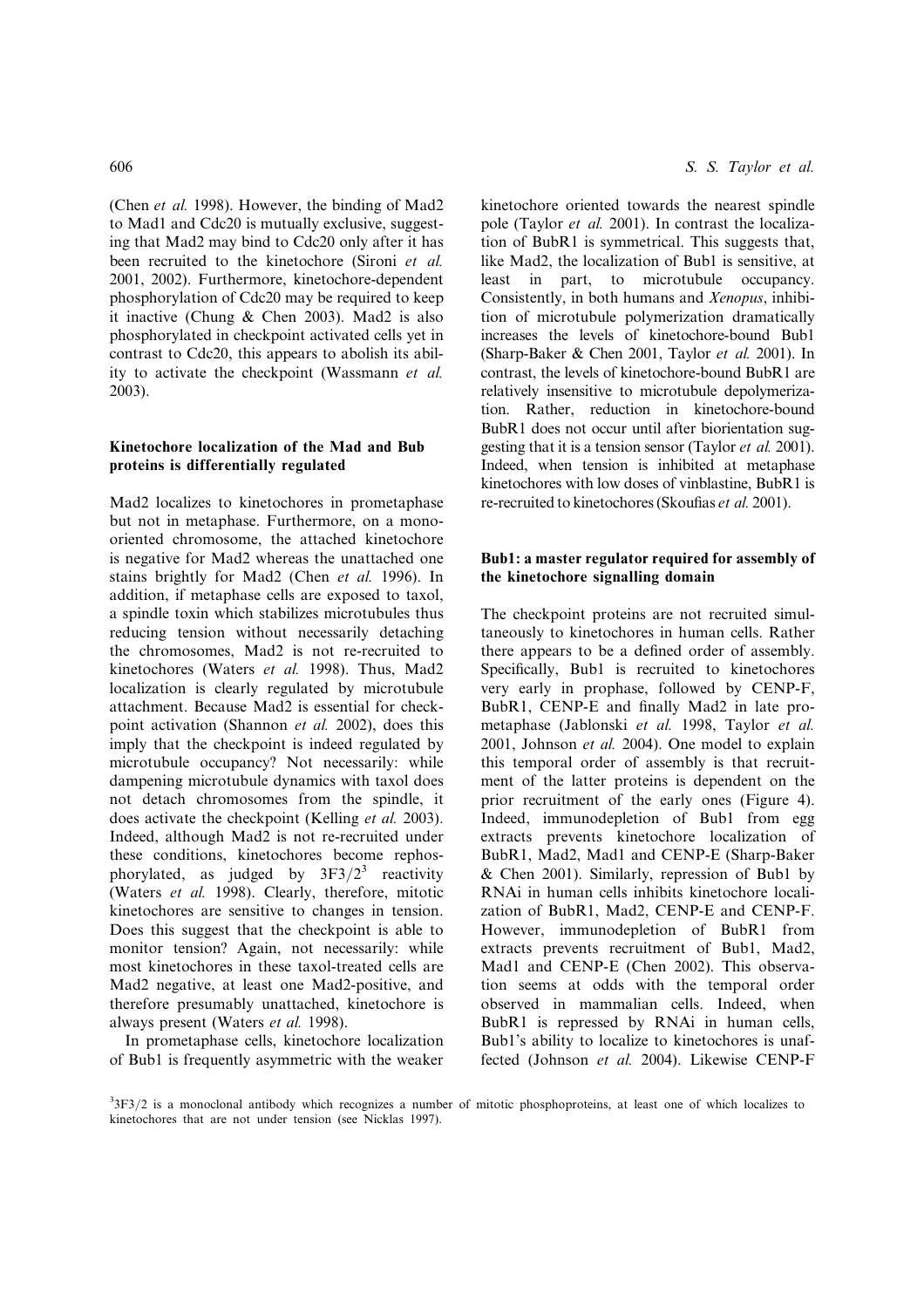

Figure 4. Model describing how unattached kinetochores generate an anaphase inhibitor. (A) Phase 1, assembly of active checkpoint signalling complexes. Upon entry into mitosis the various checkpoint proteins are recruited to kinetochores in a defined order. First Bub1 targets the kinetochore in a Bub3-dependent manner. This is followed by BubR1 (which also requires Bub3), Mps1, CENP-E, Mad1 and Mad2. (B) Phase 2, generation of the anaphase inhibitor. Upon assembly of the signalling complexes, CENP-E stimulates the kinase activity of BubR1 which somehow contributes to the generation of the anaphase inhibitor. A leading candidate for the inhibitor is the MCC, consisting of BubR1, Bub3, Mad2 and Cdc20. The relationship between MCC components that are part of the soluble MCC in contrast to those bound to the kinetochore is not clear. While there could be exchange reactions, there could also be two separate pools of these proteins. The role of kinase activity and phosphorylation events is unclear. Phosphorylation of substrates, in particular Cdc20, may be part of the mechanism converting the inhibitor from an inactive to active state. (C) Phase 3, down regulation of the signal. When CENP-E attaches a microtubule, the kinase activity of BubR1 is down regulated. Attachment sensors such as Mad2 and Bub1 become less abundant at the kinetochore while others, such as BubR1, remain bound until biorientation. As a consequence of either or both of these events, the anaphase inhibitor is no longer generated.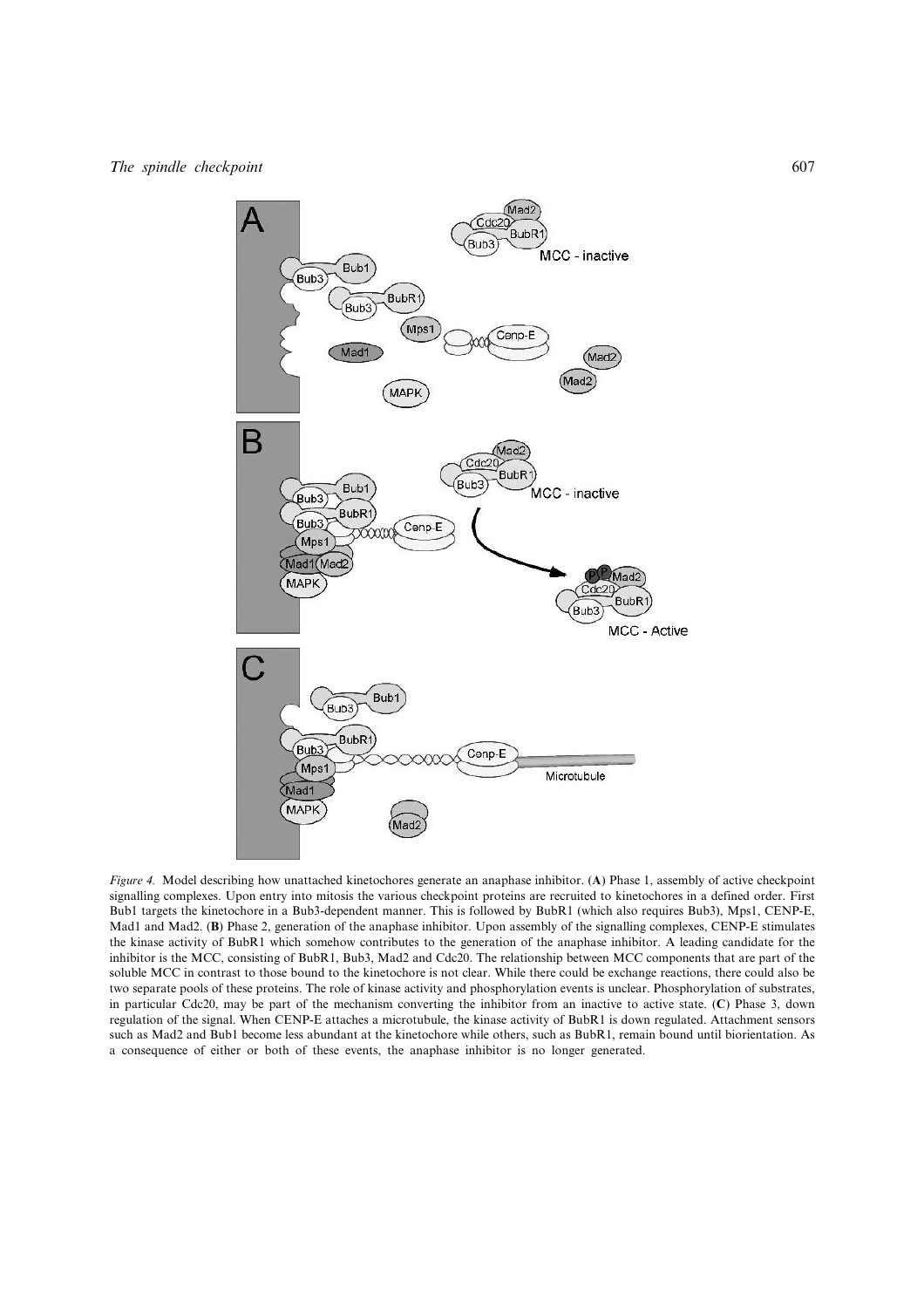and Mad2 are unaffected following BubR1 RNAi although CENP-E fails to target the kinetochore, consistent with the fact that BubR1 and CENP-E physically interact (Chan et al. 1998, Yao et al. 2000).

Cloning of Bub1, by complementation of the bub1-1 allele, indicated that it is a protein kinase with a C-terminal kinase domain (Roberts et al. 1994). Sequence comparison with the first mammalian homologue revealed that, in addition to the kinase domain, the yeast and mammalian proteins shared a block of homology in the Nterminus (Taylor & McKeon 1997). This domain (see Figure 2A) is also present in Mad3 and BubR1 (Taylor et al. 1998). Because Bub3 was cloned as a suppressor of the bub1-1 allele (Hoyt et al. 1991), it suggested that Bub1 and Bub3 might interact. This is indeed the case in both yeast and mammals (Roberts et al. 1994, Taylor et al. 1998). Deletion mapping of Bub1 narrowed down the Bub3-binding site to within amino acids 200-300 (Figure 2B). Closer inspection of the sequence alignments identified a conserved region that is also present in Mad3 and BubR1 (Taylor et al. 1998). Deletion of this short  $\sim$  40 amino acid motif abolishes the ability of both Bub1 and BubR1 to bind Bub3. Importantly, the ability to bind Bub3 is required for both Bub1 and BubR1 to localize to kinetochores. Furthermore, a mutation in Bub3 which prevents Bub1 binding abolishes its ability to localize to kinetochores (Taylor et al. 1998). This suggests that in order to localize to kinetochores, Bub1 and Bub3 must be complexed together. Consistent with these observations, BubR1 fails to localize to kinetochores in a Drosophila Bub3 mutant and likewise Bub3 fails to localize to kinetochores in a BubR1 mutant (Basu et al.  $1998$ <sup>4</sup>. Bub1 and Mad3 localize to kinetochores in S. pombe (Bernard et al. 1998 Millband & Hardwick 2002) and, more recently, a very careful study using GFP-tagged proteins and chromatin immunoprecipitation has confirmed that Bub1 localizes to kinetochores in budding yeast and that this is dependent on Bub3 (Gillett et al. 2004). A one-hybrid assay also confirms that Bub1 localizes to kinetochores in budding yeast (Warren et al. 2002). Interestingly, the nature of the bub1-1

allele has been determined. The sole change is a G to A mutation at position 997 which substitutes a glutamic acid for a lysine (E333K; Warren et al. 2002). This glutamic acid is highly conserved amongst the Bub1 related proteins (Figure 2B) and is in the middle of the Bub3 binding site (Taylor et al. 1998) explaining why overexpression of Bub3 can complement the bub1-1 allele. The Bub1 E333K mutant does not 'band shift' suggesting that kinetochore localization and/or Bub3 binding is required for its phosphorylation. Indeed, in contrast to BubR1, phosphorylation of Bub1 appears to depend on an activated spindle checkpoint (Taylor et al. 2001).

## The role of kinase activity in checkpoint activation

Little is known about the role of Bub1 kinase activity. In a benomyl sensitivity assay, a Bub1 kinase mutant (K733R) cannot complement the  $bub1-1$  allele indicating that Bub1 kinase activity is essential for checkpoint function (Roberts et al. 1994). Consistently, in S. pombe, Bub1's kinase activity appears to be required for checkpoint fuction (Yamaguchi et al. 2003). However, following immunodepletion of Bub1 from Xenopus egg extracts, checkpoint function can be restored by adding back a recombinant kinase mutant (Sharp-Baker & Chen 2001). Indeed, a more recent yeast study indicates that the N-terminal 608 amino acids of Bub1 can perform all the checkpoint functions of the wild-type protein despite completely lacking the kinase domain (Warren et al. 2002). How can these observations be reconciled with the earlier K733R result? The K733R mutation appears less stable than the wild type (Warren et al. 2002). Thus, following prolonged periods at the restrictive temperature required for the colony formation assay, the inability of the K733R mutant to complement the bub1-1 allele may be due to the fact that the protein does not accumulate to similar levels as the wild-type protein. Indeed, in liquid culture, the K733R mutant is capable of sustaining a robust checkpoint arrest for 4 h.

<sup>4</sup>Note that although originally described as a *Drosophila* Bub1 homolog, sequence alignments indicate that the protein identified by Basu et al (1998) is more closely related to BubR1.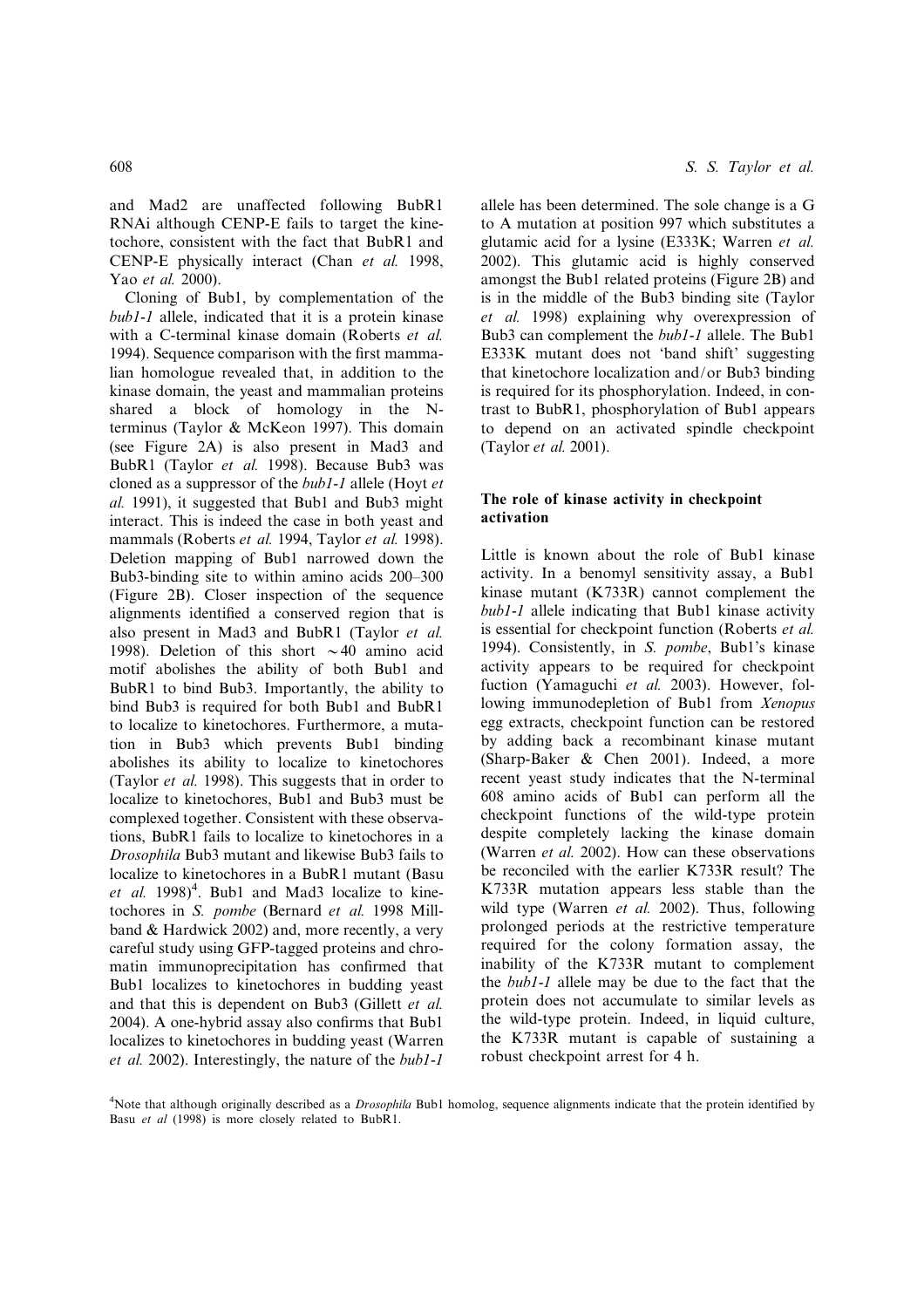## The spindle checkpoint 609

If Bub1's kinase activity is not required for its checkpoint function, what role does it play? Interestingly, chromosome loss rates in Bub1 and Bub3 deficient yeast strains are  $2-3$  times higher than those of Mad1 and Mad2 deficient strains (Warren et al. 2002). One possible explanation for this comes from a recent study showing that Bub1/3 localize to budding yeast kinetochores during a normal mitosis while Mad1/2 are only recruited following microtubule detachment (Gillett et al. 2004). Because yeast kinetochores are almost always attached to microtubules (see above), Mad1/2 would only be required in exceptional circumstances. Another possibility is that Bub1/3 perform functions in addition to their checkpoint roles. Indeed, there is evidence that Bub1 is required for chromosome congression in human cells (Johnson et al. 2004). Rather surprisingly, RNAi-mediated repression of Bub1 does not compromise the checkpoint in response to nocodazole but does result in  $\sim$  80% of the metaphase cells having one or more chromosomes clustered near a spindle pole. Whether Bub1's role in chromosome congression requires its kinase activity remains to be seen. A further role for Bub1 has emerged from studies in fission yeast where it targets Sgo1 and Sgo2 to the centromere thus maintaining centromeric cohesion between sister chromatids during meiosis I (Kitajima et al. 2004).

The requirement for BubR1 kinase activity has been equally confusing. Although BubR1 contains a kinase domain, its yeast counterpart Mad3 does not (Taylor et al. 1998). In addition, BubR1's kinase domain is quite divergent from other kinases and that of Bub1. Indeed, the kinase domains of S. cerevisiae and human Bub1 are more similar to each other than are the kinase domains of human Bub1 and human BubR1. Several amino acids that are thought to be invariant in kinase domains are also not conserved in BubR1 (Taylor et al. 1998). Efforts in this area have been hampered because immunoprecipitated BubR1 performs weakly in in-vitro kinase assays. These observations clearly cast doubt on the importance of BubR1 as a kinase. Indeed, it was reported that a recombinant BubR1 kinase mutant could restore checkpoint function to an immunodepleted Xenopus egg extract (Chen 2002). However, a second study demonstrated that a BubR1 kinase mutant could not restore checkpoint function to a BubR1depleted extract (Mao et al. 2003). One explanation for this discrepancy is that perhaps the first result arose due to incomplete immunodepletion of BubR1. In support of this, while adding back wildtype BubR1 to  $\sim$  20% of its normal level did not restore the checkpoint, adding back an 80%/20% mixture of the kinase mutant and wild-type BubR1 did (Mao et al. 2003). This suggests that BubR1 may have two inhibitory functions, one as a catalytic inhibitor, the other as a stoichiometric inhibitor (see Figure 4). This latter role fits well with the notion that the MCC is a stoichiometric inhibitor of the APC/C, but what about the catalytic role? Like immunoprecipitated human BubR1, Xenopus BubR1 is also a very poor kinase in vitro. However, if CENP-E is added, the kinase activity of BubR1 is stimulated several fold (Mao et al. 2003). Furthermore, if an anti-CENP-E antibody is added, BubR1 activity is down regulated. Rather than disrupting the CENP-E-BubR1 association, this particular antibody binds the microtubule binding domain of CENP-E. Taken together with the observations that CENP-E is required for spindle checkpoint function in both egg extracts and mammalian somatic cells (Abrieu et al. 2000, Weaver et al. 2003), these observations evoke an interesting model whereby in the absence of microtubule^kinetochore interactions, CENP-E stimulates BubR1 thus activating the checkpoint. Upon CENP-E binding microtubules, BubR1 is down regulated giving the all clear for anaphase (see Figure 4).

#### Mps1 And MAP kinases

Although originally identified as being required for spindle pole body duplication, Mps1 is also required for spindle checkpoint function in yeast (Weiss & Winey 1996). Overexpression of Mps1 constitutively activates the checkpoint in yeast, independent of spindle damage (Hardwick et al. 1996, He et al. 1998). This arrest is dependent on the other Mad and Bub genes indicating that Mps1 plays an early role in the signalling cascade. Mps1 can phosphorylate Mad1 in vitro and Mad1 is also phosphorylated upon checkpoint activation in yeast (Hardwick & Murray 1995, Hardwick et al. 1996). This requires Mps1 as well as Bub1 and Bub3, placing Mps1, Bub1 and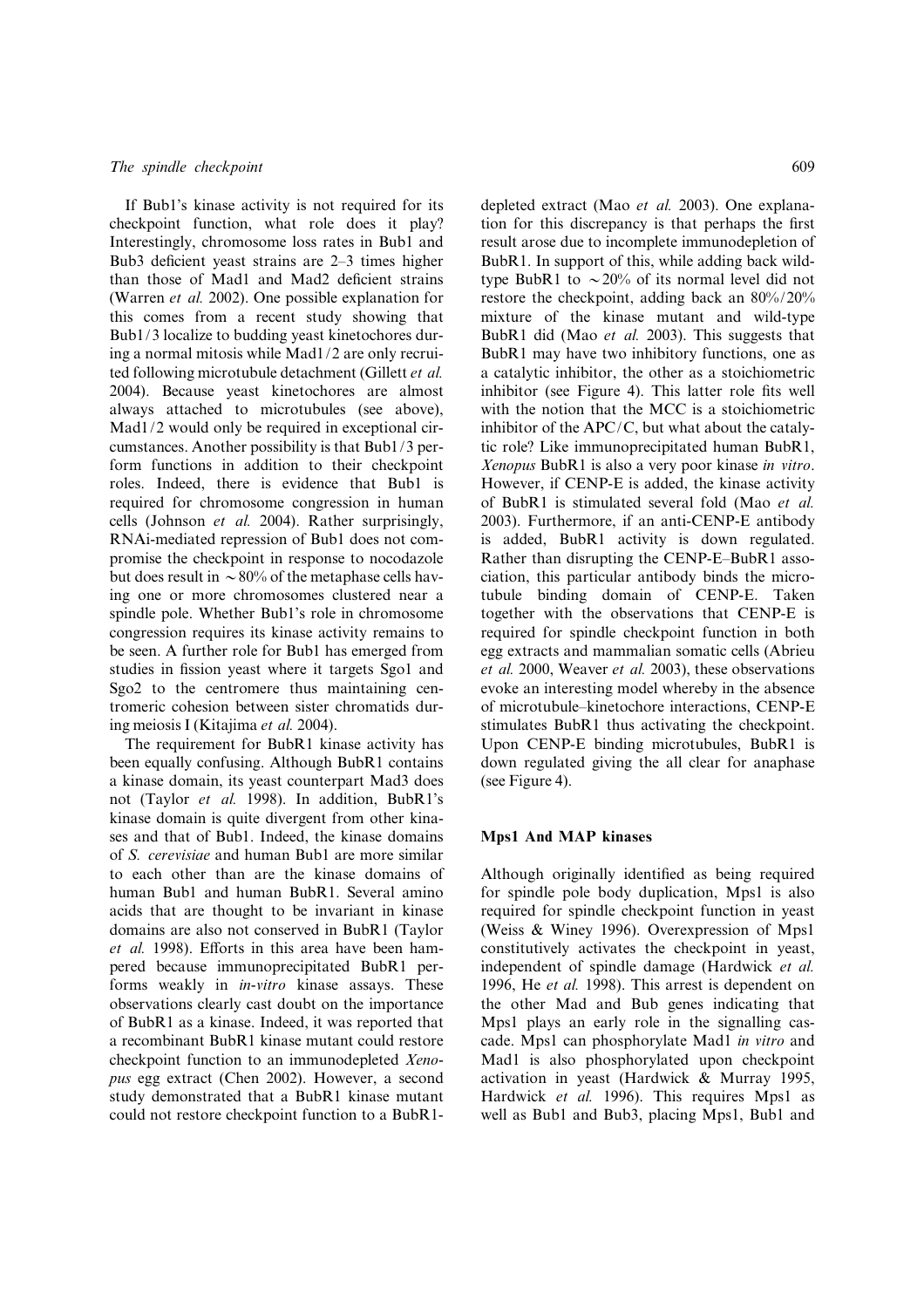Bub3 upstream of Mad1. However, Mad1 phosphorylation is not essential for checkpoint activation. The BUB1-5 allele hyper activates the checkpoint but under these conditions Mad1 is not phosphorylated (Farr & Hoyt 1998). Homologues of Mps1 (also known as TTK) have also been studied in Xenopus and mammals, and in both cases they are required for spindle checkpoint function (Fisk & Winey 2001, Abrieu et al, Fisk et al. 2003). There is, however, some controversy as to whether Mps1 is required for centrosome duplication in mammals (Stucke et al. 2002, Fisk et al. 2003). These differences may reflect the different threshold levels of Mps1 that are required for its two functions (Fisk et al. 2003).

Early experiments with Xenopus egg extracts which showed that the spindle checkpoint could be reconstituted in vitro implicated MAP kinase (MAPK) signalling as being required for checkpoint arrest (Minshull et al. 1994). However, these observations are complicated by the fact that Xenopus egg extracts are only one or two cell cycles away from what was a meiotic cell, naturally arrested at metaphase II due to cytostatic factor (CSF), which in turn is dependent on MAPK activity (Tunquist & Maller 2003). Because stimulation of MAPK signalling can reactivate CSF in a fertilized embryo leading to mitotic arrest (Haccard et al. 1993), it is possible that the apparent role of MAPK in the spindle checkpoint is due to its ability to reactivate CSF. However, there is evidence that MAPK activity is required for checkpoint function in somatic cells (Wang et al. 1997, Takenaka et al. 1998). Importantly, activated ERKS (extracellular signal-regulated protein kinases) localize to kinetochores (Shapiro et al. 1998, Zecevic et al. 1998) and MAPK may be responsible, at least in part, for phosphorylation of Cdc20 (Chung & Chen 2003). Intriguingly, in Xenopus, it now appears that components of the spindle checkpoint play a role in mediating CSF-dependent metaphase arrest in meiosis II (Tunquist et al. 2003).

### The Ipl1/Aurora family of protein kinases

The Ipl1 protein kinase is a kinetochore component in budding yeast and has recently been implicated in spindle checkpoint function. Ipl1 is

610 S. S. Taylor et al.

not required to induce mitotic arrest following loss of kinetochore–microtubule interactions but is required under conditions that prevent the kinetochore from coming under tension, for example in cohesion or replication mutants (Biggins & Murray 2001). Mammalian cells, which express three Ipl1-related protein kinaes, Aurora A, B and C, exhibit a similar phenotype followingexposure to two small molecule Aurora inhibitors, ZM447439 and Hesperadin (Hauf et al. 2003, Ditchfield et al. 2003). RNAi-mediated repression of Survivin, an Aurora B interactor, also yields a similar phenotype (Lens et al. 2003, Carvalho et al. 2003). Specifically, in the absence of Aurora kinase activity or Survivin, cells can arrest in mitosis when the spindle is destroyed with nocodazole but exit mitosis in the presence of taxol which allows kinetochores to bind microtubules but inhibits tension. While at first glance this suggests that the checkpoint does indeed monitor tension, these observations are complicated by the fact that Ipl1 has been shown to destabilize kinetochore–microtubule interactions that do not yield tension (Tanaka et al. 2002). Likewise, Aurora kinase activity is required to resolve kinetochore–microtubule interactions that do not result in a correctly bioriented chromosome (Hauf et al. 2003). Thus, the apparent requirement for Ipl1/Aurora in the checkpoint may be a secondary consequence of its ability to reduce microtubule occupancy at kinetochores.

However, if this was universally true, one would expect that, in the absence of Aurora kinase activity, spindle checkpoint proteins would localize to kinetochores that lacked bound microtubules. However, ZM447439 dramatically reduces the levels of kinetochore-bound BubR1 and Mad2 in nocodazole-treated cells (Ditchfield et al. 2003). A second explanation therefore for the nocodazole taxol difference is that, although inhibition of Aurora kinase activity reduces the amount of checkpoint proteins at the kinetochore, perhaps the residual bound protein is sufficient to sustain mitotic arrest in the absence of kinetochore^microtubule interactions. If microtubule occupancy is sufficient to inactivate the remaining bound proteins, this may explain why Aurora-deficient cells cannot arrest in the presence taxol (Ditchfield  $et$  al. 2003). The third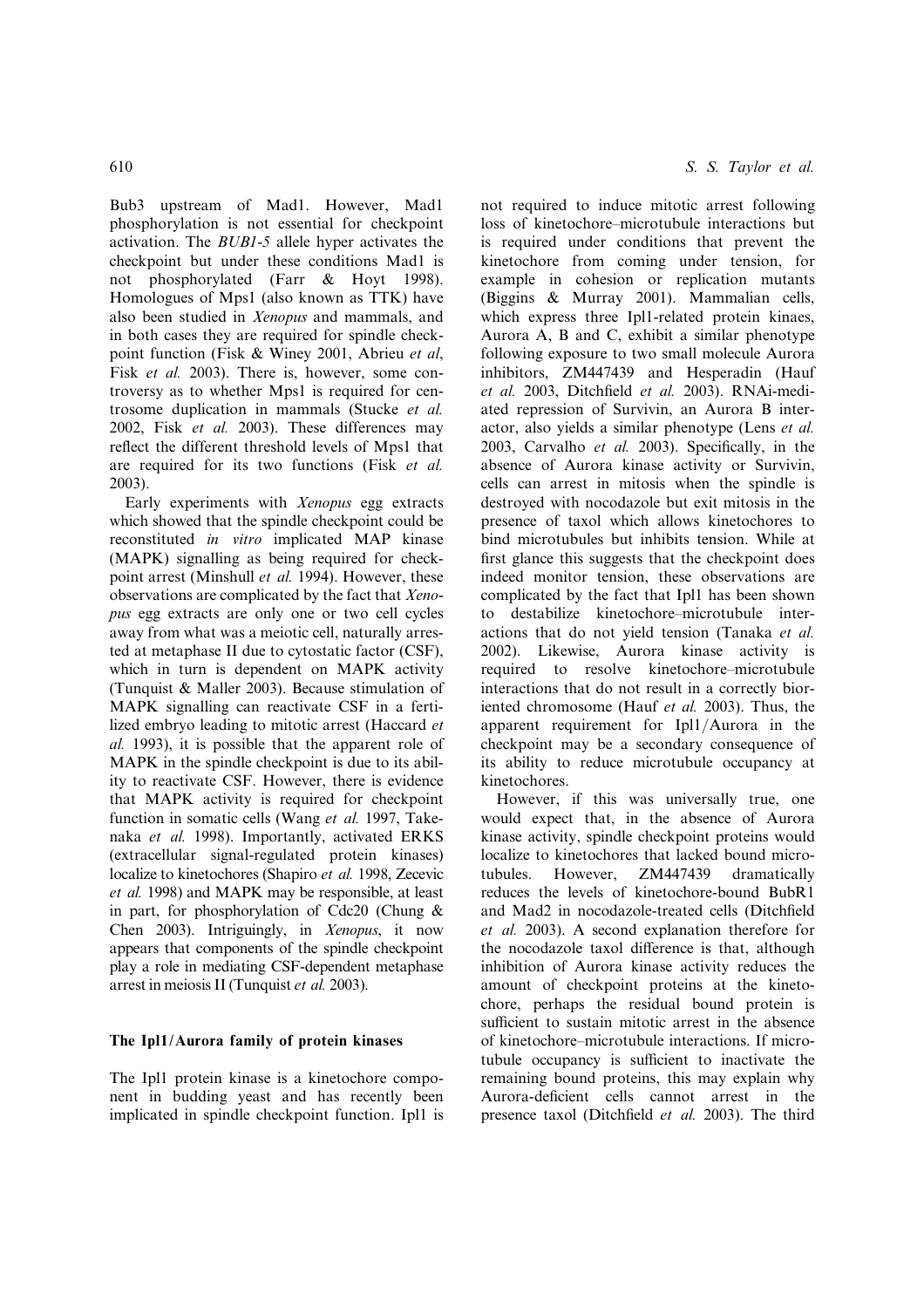#### The spindle checkpoint 611

possible explanation suggests that the spindle checkpoint pathway is composed of two arms, one of which depends on Aurora kinase activity and one which does not. While there are at present no data to support this notion, it is intriguing that Bub1 repressed cells arrest in nocodazole, suggesting that, like Aurora kinase activity, Bub1 is not essential for checkpoint function (Salina et al. 2003, Johnson et al. 2004). The currently available Aurora kinase inhibitors do not discriminate between Aurora A and B. However, the currently available RNAi data (Ditchfield  $et$ al. 2003) plus that derived from expression of kinase mutants, injection of antibodies (Kallio et al. 2002, Murata-Hori & Wang 2002) and the similar phenotype observed following repression of Survivin (Carvalho et al. 2003, Lens et al. 2003) all indicate that the checkpoint defects induced by inhibition of Aurora kinase activity are due to inhibition of Aurora B.

### The spindle checkpoint and nucleo-cytoplasmic transport

Bub3 contains four WD repeats and homologues have been identified in many eukaryotes. Bub3 is very closely related to another WD repeat protein, Rae1, and importantly, the similarity is not just confined to the WD repeats (Taylor et al. 1998). Originally identified as an RNA export mutant in *S. pombe*, Rae1 homologues have been identified in S. cerevisiae (Gle2) and mammals. Gle2 binds to nucleoporins, namely Nup116 in budding yeast and Nup98 in humans. The Gle2 binding site in these nucleoporins has been defined and termed the GLEBS motif (Gle2 binding sequence) (Bailer et al. 1998, Pritchard et al. 1999). Interestingly, the GLEBS motif is very similar to the domain defined in Bub1/ BubR1 as being required for binding to Bub3 (Figure 2B). Indeed, Rae1 can bind Bub1 and localize to kinetochores when overexpressed (Wang et al. 2001). The significance of these results is unclear but strikingly Rae $1^{+/-}$  mouse embryonic fibroblasts exhibit a checkpoint defect (Babu et al. 2003). Whether this reflects a direct role for Rae1 in the checkpoint or whether the phenotype is due to a nucleo-cytoplasmic shuttling defect remains to be seen.

Several other lines of evidence suggest that components of the nucleo-cytoplasmic transport machinery play a role in efficient checkpoint function. In Xenopus extracts, the checkpoint is sensitive to Ran-GTP levels, with the addition of exogenous RCC1 resulting in the mis-localization of Bub1, Bub3, CENP-E and Mad2 and abrogation of checkpoint arrest in response to nocodazole (Arnaoutov & Dasso 2003). RanBP2/Nup358 also localizes to nuclear pores during interphase and to kinetochores during mitosis (Salina et al. 2003, Joseph et al. 2002). Interestingly, repression of RanBP2 inhibits chromosome congression and reduces kinetochore localization of Mad1, Mad2, CENP-F, CENP-E and Zw10. Several other observations connect the nuclear envelope with kinetochores and the checkpoint: Mad1 and Mad2 localize to nuclear pores during interphase (Campbell *et al.* 2001) and two other nucleoporins, hNup107 and hNup133, localize to kinetochores during mitosis (Belgareh et al. 2001). CENP-F is tightly bound to the nuclear matrix during interphase but then localizes to kinetochores in mitosis (Liao et al. 1995). However, just prior to mitotic entry CENP-F localizes to the nuclear envelope (Hussein & Taylor, 2002). Indeed, CENP-F is farnesylated, a modification that is often used to target proteins to membranes, and this modification appears to be required not only for CENP-F's ability to target the nuclear envelope but also for kinetochore localization in mitosis (Hussein & Taylor 2002). Farnesylation of CENP-F is also required for its degradation after mitosis. While the significance of these observations is unclear, it is intriguing that farnesylation of CENP-F is required for progression through G2. Coupled with the observation that Rae1 genetically interacts with the Aspergillus mitotic regulator NimA (Wu et al. 1998), these observations suggest that there may be some functional cross-talk between nuclear pores, kinetochores and mitotic entry.

#### The spindle checkpoint and cancer

The majority of human cancer cells are aneuploid due to an underlying chromosomal instability phenotype (Lengauer et al. 1997). Because inhibition of the spindle checkpoint yields a similar phenotype (Taylor & McKeon 1997, Michel et al.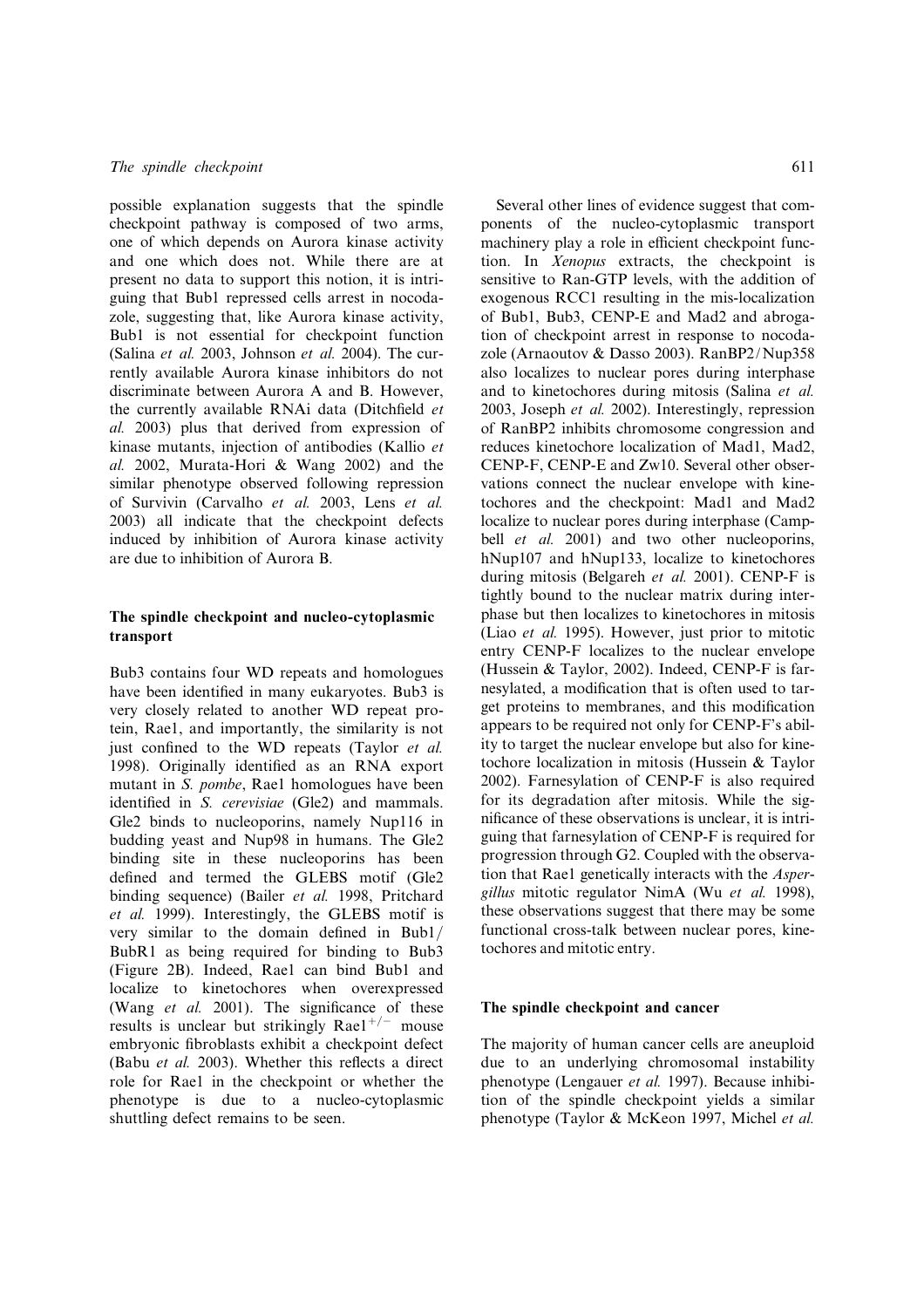2001), it is possible that CIN arises as a consequence of checkpoint defects in vivo (Cahill et al. 1998). However, mutations in checkpoint components are rare in human tumours. One possibility is that there are many genes required for chromosome stability and mutation in any one is sufficient to induce CIN. Alternatively, it is possible that inactivation of the checkpoint leads to such a high level of CIN that it does not offer a selective advantage. Consistently, homozygous mutation of Mad2, Bub3 and Rae1 leads to embryonic lethality in mice (Dobles et al. 2000, Kalitsis et al. 2000, Babu et al. 2003). Indeed, aneuploid colon cancer cells which exhibit CIN do arrest in mitosis when exposed to microtubule toxins (Tighe et al. 2001), suggesting that the checkpoint is not totally defective in these cells. Consequently, it is conceivable that either the genetic lesions that give rise to CIN are more subtle than inactivating mutations, or the mutations are in genes that are not involved in the spindle checkpoint per se but rather modulate the checkpoint in a subtle way. Significantly, Aurora A maps to chromosome 20q13, a region amplified in a variety of human cancers and consistently Aurora A is over expressed in many tumours (Bischoff et al. 1998). 3T3 cells overexpressinga wild-type Aurora A, but not a kinase mutant, readily form tumours in nude mice. Furthermore, ectopic overexpression of Aurora A in cultured cells leads to transformation, centrosome abnormalities and aneuploidy (Zhou et al. 1998). In addition, quantitative trait loci mapping has identified Aurora A as a lowpenetrance tumour-susceptibility gene in both mice and humans (Ewart Toland et al. 2003). While most depletion experiments implicate Aurora A in centrosome function and mitotic entry, overexpression of Aurora A has been reported to compromise the spindle checkpoint (Anand et al. 2003). Aurora A also binds Cdc20 (Farruggio et al. 1999) although the significance of this is not clear.

Recent observations indicate that mutations in the adenomatous polyposis coli (APC) protein may result in chromosome instability, at least in colon cancer. While APC's tumour suppressor role in the Wnt signalling pathway is well established, it is becoming clear that APC plays several roles in regulating the cytoskeleton. APC localizes to microtubules and binds EB1, a

612 S. S. Taylor et al.

protein implicated in spindle assembly positioning (Tirnauer & Bierer 2000). Mouse embryonic stem cells harbouring homozygous APC mutations frequently become tetraploid (Fodde et al. 2001, Kaplan et al. 2001). Interestingly, APC localizes to kinetochores in mitosis and is a Bub1 substrate, suggesting that APC mutations may directly affect chromosome segregation and/or the spindle checkpoint. More recently it has been shown that APC mutation weakens kinetochore^ microtubule interactions (Green & Kaplan 2003) and spindle structure (Dikovskaya et al. 2004). While APC may not therefore play a direct role in the checkpoint, it is possible that by compromising kinetochore–microtubule interactions, APC mutation may give rise to a low-level checkpoint defect that does offer a selective advantage during tumour evolution.

Finally, the fact that the checkpoint is functional in the majority of tumour cells analysed (Tighe et al. 2001) opens up the possibility of targeting the checkpoint in order to develop novel anti-cancer drugs. Indeed, it has recently been shown that it is possible to selectively inhibit Aurora kinase activity in cells with a small molecule inhibitor (Ditchfield et al. 2003, Hauf et al. 2003). These inhibitors compromise the spindle checkpoint: exposed cells prematurely undergo anaphase and mitotic exit. Importantly, whereas non-dividing cells retain viability in the presence of Aurora inhibitors, cycling cells rapidly lose viability (Ditchfield et al. 2003). Furthermore, relative to cells with a functional p53 response, p53-deficient cells are more likely to continue cell cycle progression in the presence of an Aurora inhibitor. Significantly, Aurora inhibitors also appear to exhibit anti-tumour activity in vivo (Harrington et al. 2004). Therefore, regardless of whether or not Aurora A, B or C is directly required for spindle checkpoint function, these observations suggest that targeting the spindle checkpoint may open up new opportunities to develop novel anticancer agents.

### Acknowledgements

M.I.F.S, A.J.H and S.S.T. are supported by the Wellcome Trust, the Medical Research Council and Cancer Research UK, respectively.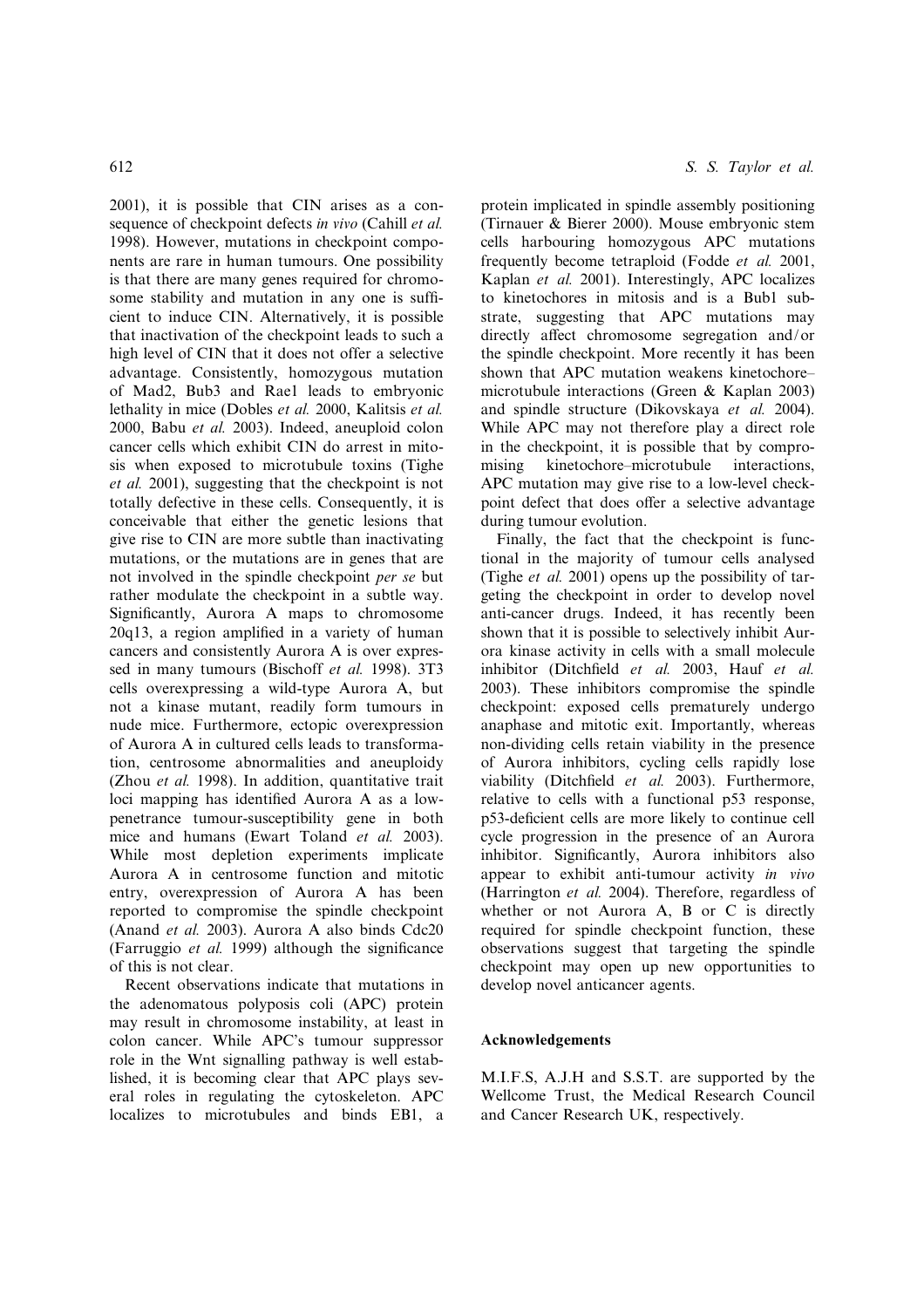#### References

- Abrieu A, Kahana JA, Wood KW, Cleveland DW (2000) CENP-E as an essential component of the mitotic checkpoint in vitro. Cell 102: 817–826.
- Abrieu A, Magnaghi-Jaulin L, Kahana JA et al. (2001) Mps1 is a kinetochore-associated kinase essential for the vertebrate mitotic checkpoint. Cell 106: 83–93.
- Amon A (1999) The spindle checkpoint. Curr Opin Genet Dev 9: 69–75.
- Anand S, Penrhyn-Lowe S, Venkitaraman AR (2003) AURORA-A amplification overrides the mitotic spindle assembly checkpoint, inducing resistance to Taxol. Cancer Cell 3: 51–62.
- Arnaoutov A, Dasso M (2003) The Ran GTPase regulates kinetochore function. Dev Cell 5: 99–111.
- Babu JR, Jeganathan KB, Baker DJ, Wu X, Kang-Decker N, van Deursen JM (2003) Rae1 is an essential mitotic checkpoint regulator that cooperates with Bub3 to prevent chromosome missegregation. J Cell Biol 160: 341–353.
- Bailer SM, Siniossoglou S, Podtelejnikov A, Hellwig A, Mann M, Hurt E (1998) Nup116p and nup100p are interchangeable through a conserved motif which constitutes a docking site for the mRNA transport factor gle2p. Embo J 17: 1107–1119.
- Basu J, Logarinho E, Herrmann S et al. (1998) Localization of the Drosophila checkpoint control protein Bub3 to the kinetochore requires Bub1 but not Zw10 or Rod. Chromosoma 107: 376–385.
- Belgareh N, Rabut G, Bai SW et al. (2001) An evolutionarily conserved NPC subcomplex, which redistributes in part to kinetochores in mammalian cells. J Cell Biol 154: 1147–1160.
- Bernard P, Hardwick K, Javerzat JP (1998) Fission yeast bub1 is a mitotic centromere protein essential for the spindle checkpoint and the preservation of correct ploidy through mitosis. J Cell Biol 143: 1775–1787.
- Biggins S, Murray AW (2001) The budding yeast protein kinase Ipl1/Aurora allows the absence of tension to activate the spindle checkpoint. Genes Dev 15: 3118–3129.
- Bischoff JR, Anderson L, Zhu Y et al. (1998) A homologue of Drosophila aurora kinase is oncogenic and amplified in human colorectal cancers. *Embo J* 17: 3052-3065.
- Cahill DP, Lengauer C, Yu J et al. (1998) Mutations of mitotic checkpoint genes in human cancers. Nature 392: 300–303.
- Callan HG, Jacobs PA (1957) The meiotic process in Mantis religiosa L. males. J Genet 55: 200–217.
- Campbell MS, Chan GK, Yen TJ (2001) Mitotic checkpoint proteins HsMAD1 and HsMAD2 are associated with nuclear pore complexes in interphase. J Cell Sci 114: 953–963.
- Canman JC, Sharma N, Straight A, Shannon KB, Fang G, Salmon ED (2002) Anaphase onset does not require the microtubule-dependent depletion of kinetochore and centromere-binding proteins. J Cell Sci 115: 3787-3795.
- Carvalho A, Carmena M, Sambade C, Earnshaw WC, Wheatley SP (2003) Survivin is required for stable checkpoint activation in taxol-treated HeLa cells. J Cell Sci 116: 2987–2998.
- Chan GK, Schaar BT, Yen TJ (1998) Characterization of the kinetochore binding domain of CENP-E reveals interactions with the kinetochore proteins CENP-F and hBUBR1. *J Cell* Biol 143: 49–63.
- Chen RH (2002) BubR1 is essential for kinetochore localization of other spindle checkpoint proteins and its phosphorylation requires Mad1. J Cell Biol 158: 487-496.
- Chen RH, Waters JC, Salmon ED, Murray AW (1996) Association of spindle assembly checkpoint component XMAD2 with unattached kinetochores. Science 274: 242–246.
- Chen RH, Shevchenko A, Mann M, Murray AW (1998) Spindle checkpoint protein Xmad1 recruits Xmad2 to unattached kinetochores. J Cell Biol 143: 283–295.
- ChungE, Chen RH (2003) Phosphorylation of Cdc20 is required for its inhibition by the spindle checkpoint. Nat Cell Biol 5: 748–753.
- Ciosk R, Zachariae W, Michaelis C, Shevchenko A, Mann M, Nasmyth K (1998) An ESP1/PDS1 complex regulates loss of sister chromatid cohesion at the metaphase to anaphase transition in yeast. Cell 93: 1067–1076.
- Cleveland DW, Mao Y, Sullivan KF (2003) Centromeres and kinetochores: from epigenetics to mitotic checkpoint signaling. Cell 112: 407–421.
- DeLuca JG, Howell BJ, Canman JC, Hickey JM, Fang G, Salmon ED (2003) Nuf2 and Hec1 are required for retention of the checkpoint proteins Mad1 and Mad2 to kinetochores. Curr Biol 13: 2103–2109.
- Dewar H, Tanaka K, Nasmyth K, Tanaka TU (2004) Tension between two kinetochores suffices for their bi-orientation on the mitotic spindle. Nature 428: 93–97.
- Dikovskaya D, Newton IP, Nathke IS (2004) The adenomatous polyposis coli protein is required for the formation of robust spindles formed in CSF Xenopus extracts. Mol Biol Cell 15: 2978–2991.
- Ditchfield C, Johnson VL, Tighe A et al. (2003) Aurora B couples chromosome alignment with anaphase by targeting BubR1, Mad2, and Cenp-E to kinetochores. J Cell Biol 161: 267–280.
- Dobles M, Liberal V, Scott ML, Benezra R, Sorger PK (2000) Chromosome missegregation and apoptosis in mice lacking the mitotic checkpoint protein Mad2. Cell 101: 635–645.
- Ewart-Toland A, Briassouli P, de Koning JP et al. (2003) Identification of Stk6/STK15 as a candidate low-penetrance tumor-susceptibility gene in mouse and human. Nat Genet 34: 403–412.
- Fang G (2002) Checkpoint protein BubR1 acts synergistically with Mad2 to inhibit anaphase-promoting complex. Mol Biol Cell 13: 755–766.
- FangG, Yu H, Kirschner MW (1998) The checkpoint protein MAD2 and the mitotic regulator CDC20 form a ternary complex with the anaphase-promoting complex to control anaphase initiation. Genes Dev 12: 1871–1883.
- Farr KA, Hoyt MA (1998) Bub1p kinase activates the Saccharomyces cerevisiae spindle assembly checkpoint. Mol Cell Biol 18: 2738–2747.
- Farruggio DC, Townsley FM, Ruderman JV (1999) Cdc20 associates with the kinase aurora2/Aik. Proc Natl Acad Sci USA 96: 7306–7311.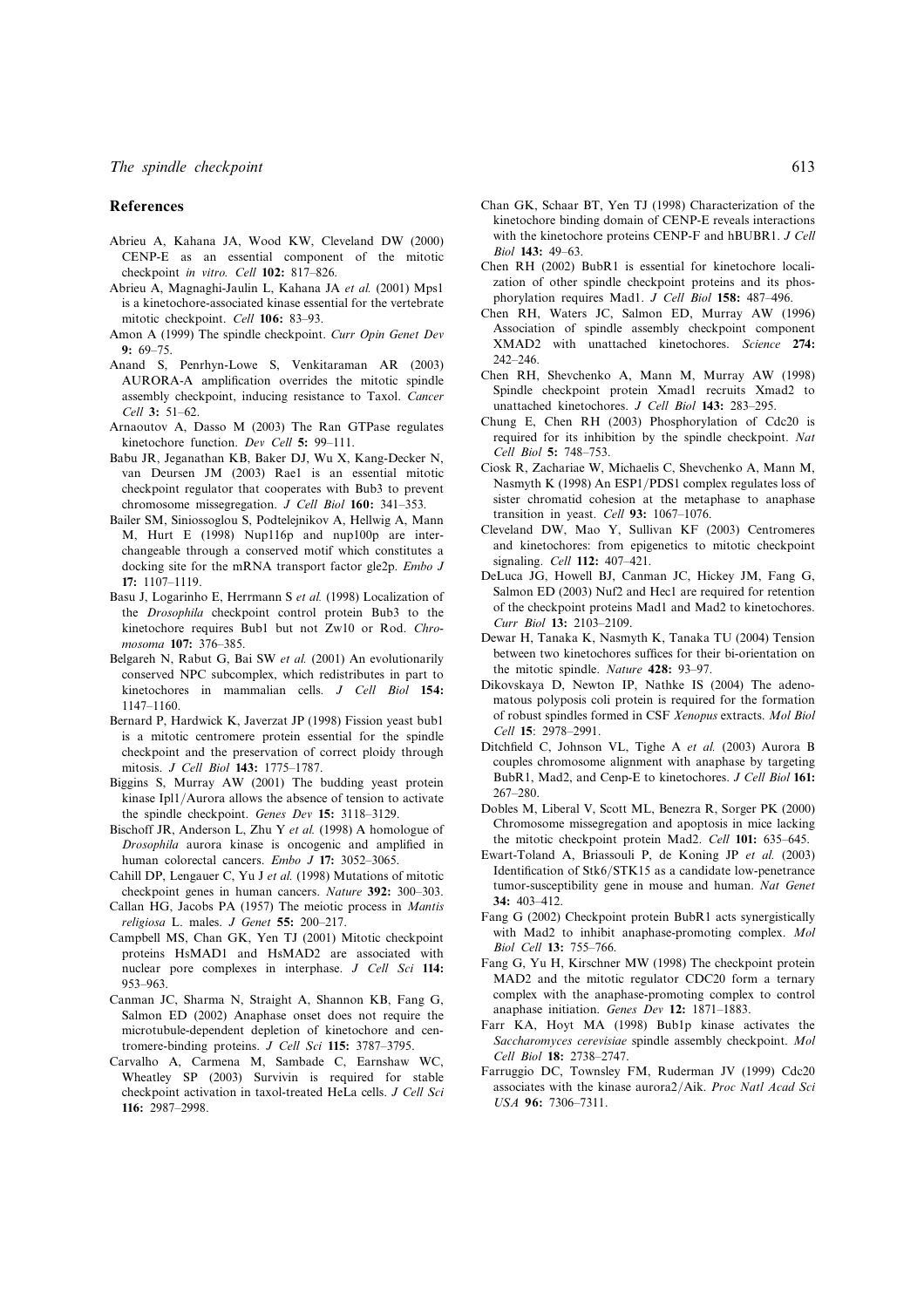- Fisk HA, Mattison CP, Winey M (2003) Human Mps1 protein kinase is required for centrosome duplication and normal mitotic progression. Proc Natl Acad Sci USA 100: 14875– 14880.
- Fodde R, Kuipers J, Rosenberg C et al. (2001) Mutations in the APC tumour suppressor gene cause chromosomal instability. Nat Cell Biol 3: 433–438.
- Fraschini R, Beretta A, Sironi L, Musacchio A, Lucchini G, Piatti S (2001) Bub3 interaction with Mad2, Mad3 and Cdc20 is mediated by WD40 repeats and does not require intact kinetochores. Embo J 20: 6648–6659.
- Gardner RD, Poddar A, Yellman C, Tavormina PA, Monteagudo MC, Burke DJ (2001) The spindle checkpoint of the yeast Saccharomyces cerevisiae requires kinetochore function and maps to the CBF3 domain. Genetics 157: 1493–1502.
- Gillett ES, Espelin CW, Sorger PK (2004) Spindle checkpoint proteins and chromosome–microtubule attachment in budding yeast.  $J$  Cell Biol 164: 535–546.
- Goh PY, Kilmartin JV (1993) NDC10: a gene involved in chromosome segregation in Saccharomyces cerevisiae. J Cell Biol 121: 503–512.
- Gorbsky GJ, Chen RH, Murray AW (1998) Microinjection of antibody to Mad2 protein into mammalian cells in mitosis induces premature anaphase. J Cell Biol 141: 1193–1205.
- Green RA, Kaplan KB (2003) Chromosome instability in colorectal tumor cells is associated with defects in microtubule plus-end attachments caused by a dominant mutation in APC. J Cell Biol 163: 949–961.
- Gruber S, Haering CH, Nasmyth K (2003) Chromosomal cohesin forms a ring. Cell 112: 765–777.
- Habu T, Kim SH, Weinstein J, Matsumoto T (2002) Identification of a MAD2-binding protein, CMT2, and its role in mitosis. Embo J 21: 6419–6428.
- Haccard O, Sarcevic B, Lewellyn A et al. (1993) Induction of metaphase arrest in cleaving Xenopus embryos by MAP kinase. Science 262: 1262–1265.
- Hardwick KG, Murray AW (1995) Mad1p, a phosphoprotein component of the spindle assembly checkpoint in budding yeast. J Cell Biol 131: 709–720.
- Hardwick KG, Weiss E, Luca FC, Winey M, Murray AW (1996) Activation of the budding yeast spindle assembly checkpoint without mitotic spindle disruption. Science 273: 953–956.
- Hardwick KG, Johnston RC, Smith DL, Murray AW (2000) MAD3 encodes a novel component of the spindle checkpoint which interacts with Bub3p, Cdc20p, and Mad2p. J Cell Biol 148: 871–882.
- Harrington EA, Bebbington D, Moore J et al. (2004) VX-680, a potent and selective small-molecule inhibitor of the Aurora kinases, suppresses tumor growth in vivo. Nat Med 10: 262–267.
- Hartwell LH, Weinert TA (1989) Checkpoints: controls that ensure the order of cell cycle events. Science 246: 629–634.
- Hauf S, Cole RW, LaTerra S et al. (2003) The small molecule Hesperadin reveals a role for Aurora B in correcting kinetochore–microtubule attachment and in maintaining the spindle assembly checkpoint. J Cell Biol 161: 281-294.
- He X, Jones MH, Winey M, Sazer S (1998) Mph1, a member of the Mps1-like family of dual specificity protein kinases, is required for the spindle checkpoint in S. pombe. J Cell Sci 111 (Pt 12): 1635–1647.
- Howell BJ, Hoffman DB, FangG, Murray AW, Salmon ED (2000) Visualization of Mad2 dynamics at kinetochores, along spindle fibers, and at spindle poles in living cells. J Cell Biol 150: 1233–1250.
- Hoyt MA, Totis L, Roberts BT (1991) S. cerevisiae genes required for cell cycle arrest in response to loss of microtubule function. Cell 66: 507–517.
- Hussein D, Taylor SS (2002) Farnesylation of Cenp-F is required for G2/M progression and degradation after mitosis. J Cell Sci 115: 3403–3414.
- Hwang LH, Lau LF, Smith DL et al. (1998) Budding yeast Cdc20: a target of the spindle checkpoint. Science 279: 1041–1044.
- Jablonski SA, Chan GK, Cooke CA, Earnshaw WC, Yen TJ (1998) The hBUB1 and hBUBR1 kinases sequentially assemble onto kinetochores during prophase with hBUBR1 concentrating at the kinetochore plates in mitosis. Chromosoma 107: 386–396.
- Johnson VL, Scott MI, Holt SV, Hussein D, Taylor SS (2004) Bub1 is required for kinetochore localization of BubR1, Cenp-E, Cenp-F and Mad2, and chromosome congression. J Cell Sci 117: 1577–1589.
- Joseph J, Liu ST, Jablonski SA, Yen TJ, Dasso M (2004) The RanGAP1–RanBP2 complex is essential for microtubule–kinetochore interactions in vivo. Curr Biol 14: 611–617.
- Kalitsis P, Earle E, Fowler KJ, Choo KH (2000) Bub3 gene disruption in mice reveals essential mitotic spindle checkpoint function during early embryogenesis. Genes Dev 14: 2277–2282.
- Kallio MJ, McCleland ML, Stukenberg PT, Gorbsky GJ (2002) Inhibition of aurora B kinase blocks chromosome segregation, overrides the spindle checkpoint, and perturbs microtubule dynamics in mitosis. Curr Biol 12: 900–905.
- Kaplan KB, Burds AA, Swedlow JR, Bekir SS, Sorger PK, Nathke IS (2001) A role for the Adenomatous Polyposis Coli protein in chromosome segregation. Nat Cell Biol 3: 429–432.
- Karsenti E, Vernos I (2001) The mitotic spindle: a self-made machine. Science 294: 543–547.
- Kelling J, Sullivan K, Wilson L, Jordan MA (2003) Suppression of centromere dynamics by Taxol in living osteosarcoma cells. Cancer Res 63: 2794–2801.
- Kim SH, Lin DP, Matsumoto S, Kitazono A, Matsumoto T (1998) Fission yeast Slp1: an effector of the Mad2-dependent spindle checkpoint. Science 279: 1045–1047.
- Kitajima TS, Kawashima SA, Watanabe Y (2004) The conserved kinetochore protein shugoshin protects centromeric cohesion during meiosis. Nature 427: 510-517.
- Lengauer C, Kinzler KW, Vogelstein B (1997) Genetic instability in colorectal cancers. Nature 386: 623–627.
- Lens SM, Wolthuis RM, Klompmaker R et al. (2003) Survivin is required for a sustained spindle checkpoint arrest in response to lack of tension. Embo J 22: 2934–2947.
- Lew DJ, Burke DJ (2003) The spindle assembly and spindle position checkpoints. Annu Rev Genet 37: 251–282.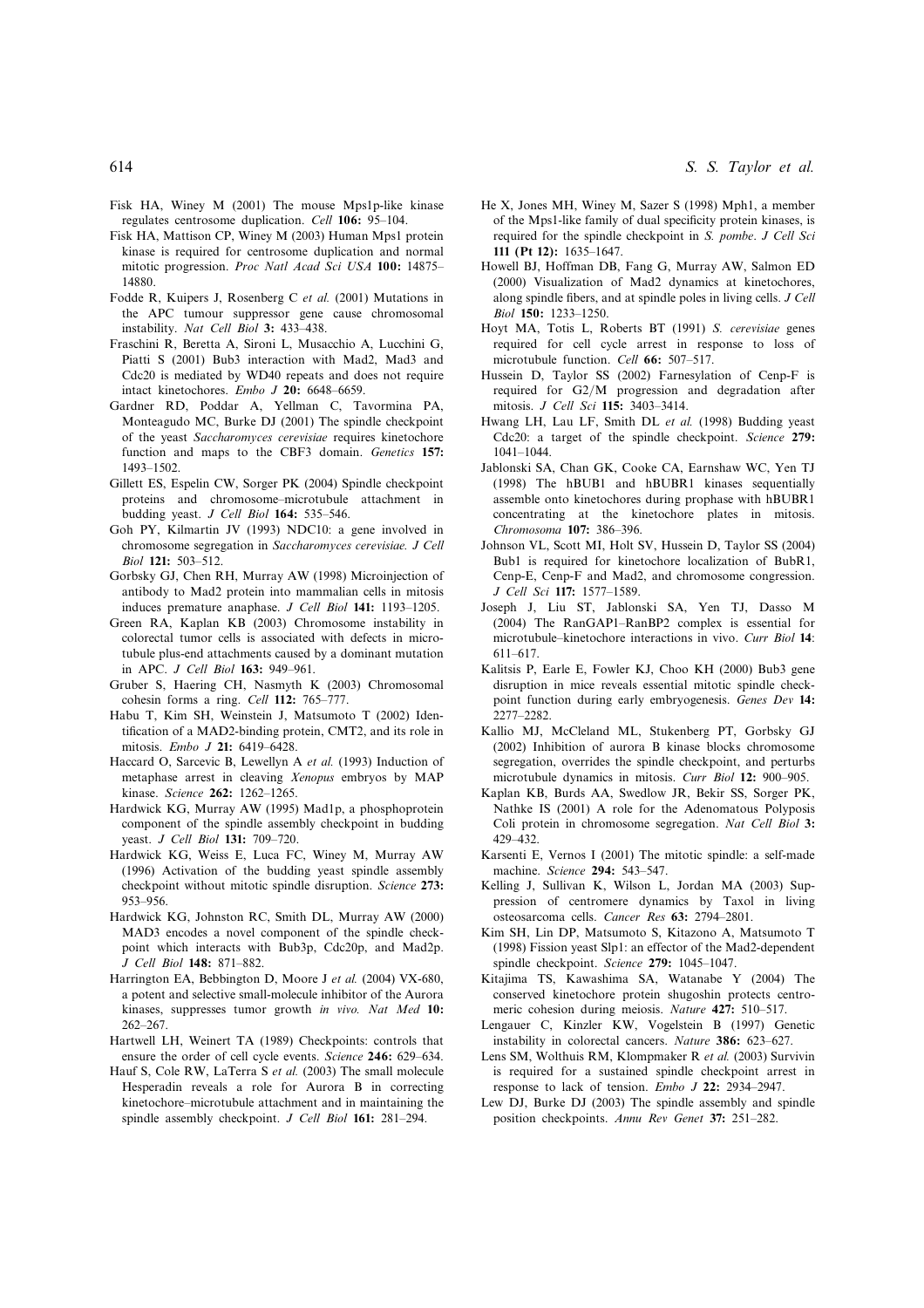#### The spindle checkpoint 615

- Li Y, Benezra R (1996) Identification of a human mitotic checkpoint gene: hsMAD2. Science 274: 246–248.
- Li R, Murray AW (1991) Feedback control of mitosis in budding yeast. Cell 66: 519-531.
- Li X, Nicklas RB (1995) Mitotic forces control a cell-cycle checkpoint. Nature 373: 630–632.
- Li HY, Zheng Y (2004) Phosphorylation of RCC1 in mitosis is essential for producing a high RanGTP concentration on chromosomes and for spindle assembly in mammalian cells. Genes Dev 18: 512–527.
- Liao H, Winkfein RJ, Mack G, Rattner JB, Yen TJ (1995) CENP-F is a protein of the nuclear matrix that assembles onto kinetochores at late G2 and is rapidly degraded after mitosis. J Cell Biol 130: 507–518.
- Mao Y, Abrieu A, Cleveland DW (2003) Activating and silencing the mitotic checkpoint through CENP-E-dependent activation/inactivation of BubR1. Cell 114: 87–98.
- Martin-Lluesma S, Stucke VM, Nigg EA (2002) Role of Hec1 in spindle checkpoint signaling and kinetochore recruitment of Mad1/Mad2. Science 297: 2267–2270.
- McIntosh JR (1991) Structural and mechanical control of mitotic progression. Cold Spring Harb Symp Quant Biol 56: 613–619.
- Michel LS, Liberal V, Chatterjee A et al. (2001) MAD2 haploinsufficiency causes premature anaphase and chromosome instability in mammalian cells. Nature 409: 355–359.
- Millband DN, Hardwick KG (2002) Fission yeast Mad3p is required for Mad2p to inhibit the anaphase-promoting complex and localizes to kinetochores in a Bub1p-, Bub3p-, and Mph1p-dependent manner. Mol Cell Biol 22: 2728–  $2742$
- Minshull J, Sun H, Tonks NK, Murray AW (1994) A MAP kinase-dependent spindle assembly checkpoint in Xenopus egg extracts. Cell 79: 475–486.
- Murata-Hori M, Wang YL (2002) The kinase activity of aurora B is required for kinetochore–microtubule interactions during mitosis. Curr Biol 12: 894-899.
- Murray AW (2004) Recycling the cell cycle: cyclins revisited. Cell 116: 221–234.
- Musacchio A, Hardwick KG (2002) The spindle checkpoint: structural insights into dynamic signalling. Nat Rev Mol Cell Biol 3: 731–741.
- Nasmyth K (2002) Segregating sister genomes: the molecular biology of chromosome separation. Science 297: 559–565.
- Nicklas RB (1997) How cells get the right chromosomes. Science 275: 632–637.
- Nicklas RB, Koch CA (1969) Chromosome micromanipulation. 3. Spindle fiber tension and the reorientation of mal-oriented chromosomes. J Cell Biol 43: 40–50.
- Nystul TG, Goldmark JP, Padilla PA, Roth MB (2003) Suspended animation in C. elegans requires the spindle checkpoint. Science 302: 1038–1041.
- Peters JM (2002) The anaphase-promoting complex: proteolysis in mitosis and beyond. Mol Cell 9: 931–943.
- Pritchard CE, Fornerod M, Kasper LH, van Deursen JM (1999) RAE1 is a shuttling mRNA export factor that binds to a GLEBS-like NUP98 motif at the nuclear pore complex through multiple domains. J Cell Biol 145: 237–254.
- Rieder CL, Schultz A, Cole R, Sluder G (1994) Anaphase onset in vertebrate somatic cells is controlled by a

checkpoint that monitors sister kinetochore attachment to the spindle. J Cell Biol 127: 1301–1310.

- Rieder CL, Cole RW, Khodjakov A, Sluder G (1995) The checkpoint delaying anaphase in response to chromosome monoorientation is mediated by an inhibitory signal produced by unattached kinetochores. J Cell Biol 130: 941–948.
- Roberts BT, Farr KA, Hoyt MA (1994) The Saccharomyces cerevisiae checkpoint gene BUB1 encodes a novel protein kinase. Mol Cell Biol 14: 8282–8291.
- Salina D, Enarson P, Rattner JB, Burke B (2003) Nup358 integrates nuclear envelope breakdown with kinetochore assembly. J Cell Biol 162: 991–1001.
- Shah JV, Cleveland DW (2000) Waiting for anaphase: Mad2 and the spindle assembly checkpoint. Cell 103: 997–1000.
- Shannon KB, Canman JC, Salmon ED (2002) Mad2 and BubR1 function in a single checkpoint pathway that responds to a loss of tension. Mol Biol Cell 13: 3706–3719.
- Shapiro PS, Vaisberg E, Hunt AJ et al. (1998) Activation of the MKK/ERK pathway during somatic cell mitosis: direct interactions of active ERK with kinetochores and regulation of the mitotic 3F3/2 phosphoantigen. J Cell Biol 142: 1533–1545.
- Sharp-Baker H, Chen RH (2001) Spindle checkpoint protein Bub1 is required for kinetochore localization of Mad1, Mad2, Bub3, and CENP-E, independently of its kinase activity. J Cell Biol 153: 1239–1250.
- Sironi L, Melixetian M, Faretta M, Prosperini E, Helin K, Musacchio A (2001) Mad2 binding to Mad1 and Cdc20, rather than oligomerization, is required for the spindle checkpoint. EMBO J 20: 6371–6382.
- Sironi L, Mapelli M, Knapp S, De Antoni A, Jeang KT, Musacchio A (2002) Crystal structure of the tetrameric Mad1-Mad2 core complex: implications of a 'safety belt' binding mechanism for the spindle checkpoint.  $EMBO J 21$ : 2496–2506.
- Skoufias DA, Andreassen PR, Lacroix FB, Wilson L, Margolis RL (2001) Mammalian mad2 and bub1/bubR1 recognize distinct spindle-attachment and kinetochore-tension checkpoints. Proc Natl Acad Sci USA 98: 4492–4497.
- Stucke VM, Sillje HH, Arnaud L, Nigg EA (2002) Human Mps1 kinase is required for the spindle assembly checkpoint but not for centrosome duplication. EMBO J 21: 1723–1732.
- Sudakin V, Chan GK, Yen TJ (2001) Checkpoint inhibition of the APC/C in HeLa cells is mediated by a complex of BUBR1, BUB3, CDC20, and MAD2. J Cell Biol 154: 925–936.
- Takenaka K, Moriguchi T, Nishida E (1998) Activation of the protein kinase p38 in the spindle assembly checkpoint and mitotic arrest. Science 280: 599–602.
- Tanaka TU, Rachidi N, Janke C et al. (2002) Evidence that the Ipl1-Sli15 (Aurora kinase-INCENP) complex promotes chromosome bi-orientation by altering kinetochore–spindle pole connections. Cell 108: 317–329.
- TangZ, Bharadwaj R, Li B, Yu H (2001) Mad2-Independent inhibition of APCCdc20 by the mitotic checkpoint protein BubR1. Dev Cell 1: 227–237.
- Taylor SS, McKeon F (1997) Kinetochore localization of murine Bub1 is required for normal mitotic timing and checkpoint response to spindle damage. Cell 89: 727–735.